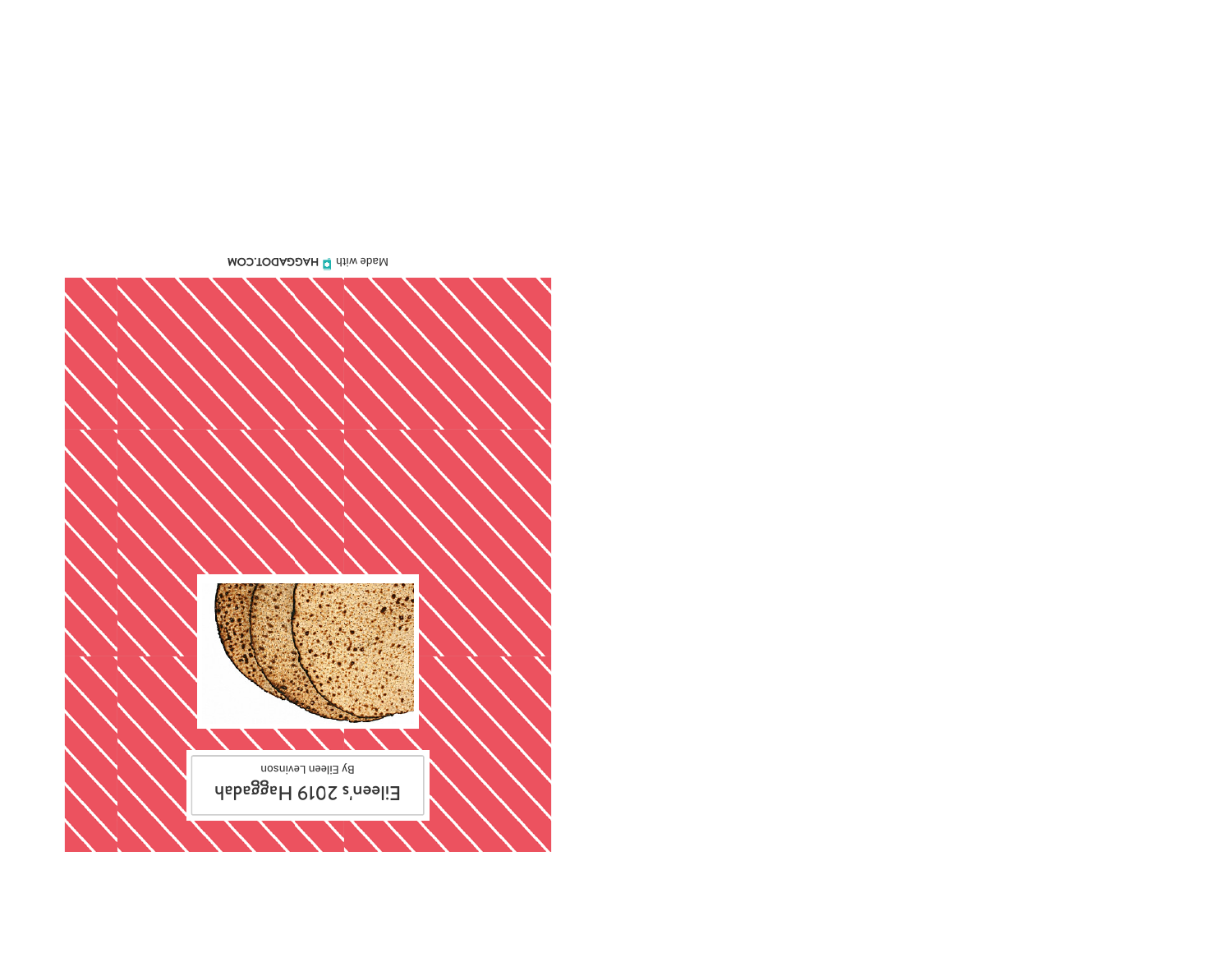#### **Table of Contents**

| Table of Contents                                                       | 2              |
|-------------------------------------------------------------------------|----------------|
| Introduction                                                            | 4              |
| Lighting the Candles                                                    | $\overline{4}$ |
| What's on the Table                                                     | 5              |
| Introduction                                                            | 7              |
| Kadesh                                                                  | 9              |
| Aviva                                                                   | 9              |
| Kadesh                                                                  | 10             |
| Kadesh                                                                  | 11             |
| Kadesh blessings without god                                            | 12             |
| Alternative by Marcia Falk                                              | 13             |
| Urchatz                                                                 | 14             |
| Urchatz - Wash Your Hands To Prepare for the Seder<br>Water in the News | 14<br>15       |
|                                                                         | 16             |
| Karpas<br>Karpas                                                        |                |
| Yachatz                                                                 | 16<br>17       |
|                                                                         |                |
| Yachatz - Breaking the Middle Matzah                                    | 17             |
| Maggid - Beginning                                                      | 18             |
| Maggid (Introduction)<br>Maggid - Ha Lachma                             | 18<br>19       |
| -- Four Questions                                                       | 20             |
| The Four Questions                                                      | 20             |
| Michael Walzer, Exodus and Revolution                                   | 22             |
| -- Four Children                                                        | 23             |
| The Four Children                                                       | 23             |
| The Four Adults                                                         | 25             |
| -- Exodus Story                                                         | 28             |
| Telling our Story                                                       | 28             |
| The Exodus                                                              | 30             |
| -- Ten Plagues                                                          | 32             |
| The Ten Plaques                                                         | 32             |
| Our Pleasure Diminished By The Pain of Others                           | 33             |
| -- Cup #2 & Dayenu                                                      | 36             |
| Answering Our Questions                                                 | 36             |
| Dayeinu                                                                 | 37             |
| The Passover Symbols                                                    | 38             |
| In Every Generation & Second Cup<br>A Cup to our Teachers               | 39<br>40       |
| DAYENU: An Exercise in Gratitude                                        | 41             |
| Rachtzah                                                                | 42             |
| Rachtzah                                                                | 42             |
| Rachtzah: A Deeper Washing                                              | 43             |
| Motzi-Matzah                                                            | 44             |
| The Wandering is Over Haggadah - Motzi Matzah                           | 44             |
| Maror                                                                   | 45             |
| The Wandering is Over Haggadah - Maror                                  | 45             |
| Koreich                                                                 | 46             |
| The Wandering is Over Haggadah - Koreich                                | 46             |
| Hillel Sandwich: Freedom and Comfort                                    | 47             |
| Shulchan Oreich                                                         | 49             |
| The Wandering is Over Haggadah - Shulchan Oreich                        | 49             |
| Tzafun                                                                  | 50             |
| The Wandering is Over Haggadah - Tzafoon                                | 50             |
| Bareich                                                                 | 51             |
| Bareich                                                                 | 51             |
| Hallel                                                                  | 52             |
| The Wandering is Over Haggadah - Hallel                                 | 52             |
|                                                                         |                |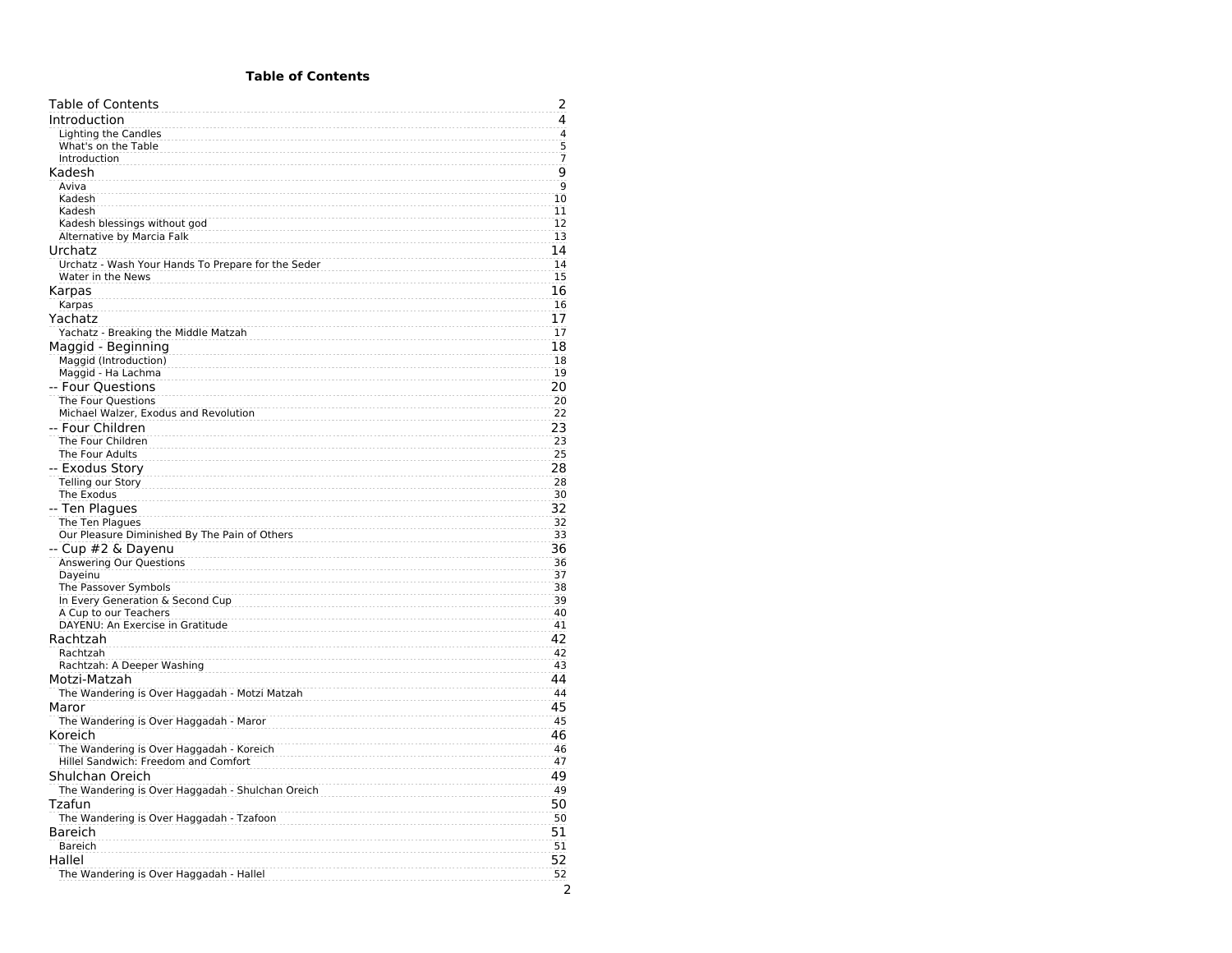| Z9 | The Wandering is Over Haggadah - Chad Gadya    |
|----|------------------------------------------------|
| 99 | The Wandering is Over Haggadah - Who Knows One |
| ٩S | sδuoς                                          |
| ъç |                                                |
|    | nitzan                                         |
| εs | The Wandering is Over Haggaba- Cup of Elijah   |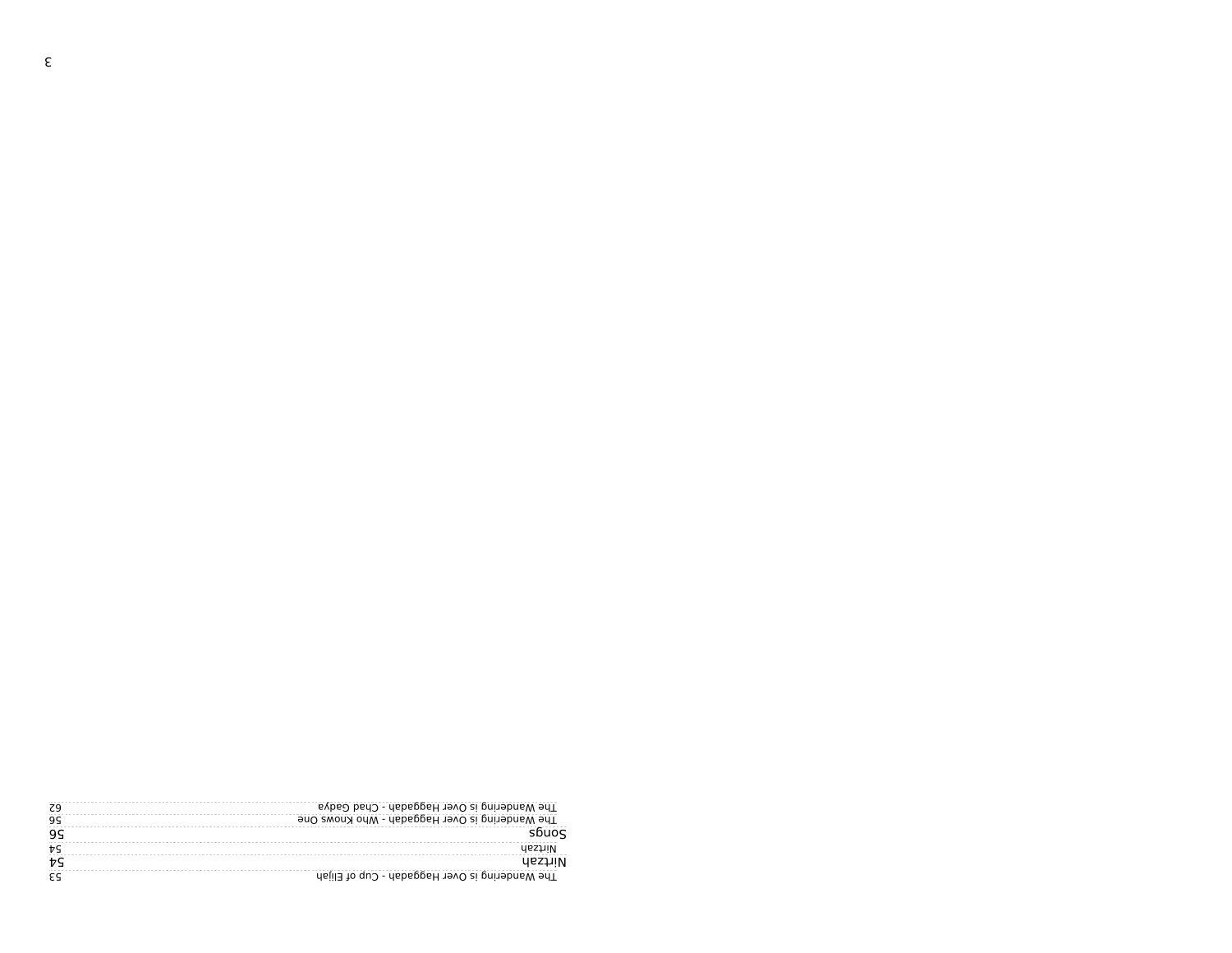Introduction Lighting the Candles Contributed by Linda Schneider Source:

The seder officially begins with a physical act: lighting the candles. In Jewish tradition, lighting candles and saying a blessing over them marks a time of transition, from the day that is ending to the one that is beginning, from ordinary time to sacred time. Lighting the candles is an important part of our Passover celebration because their flickering light reminds us of the importance of keeping the fragile flame of freedom alive in the world.

Baruch Atah Adonai Eloheinu melech ha'olam asher kid'shanu b'mitzvotav, <sup>v</sup>'tzivanu l'hadlik ner shel Yom Tov.

Blessed are You, Adonai our God, Ruler of the Universe, who has sanctified us with laws and commanded us to light the festival lights.

As we light the festival candles, we acknowledge that as they brighten our Passover table, good thoughts, good words, and good deeds brighten our days.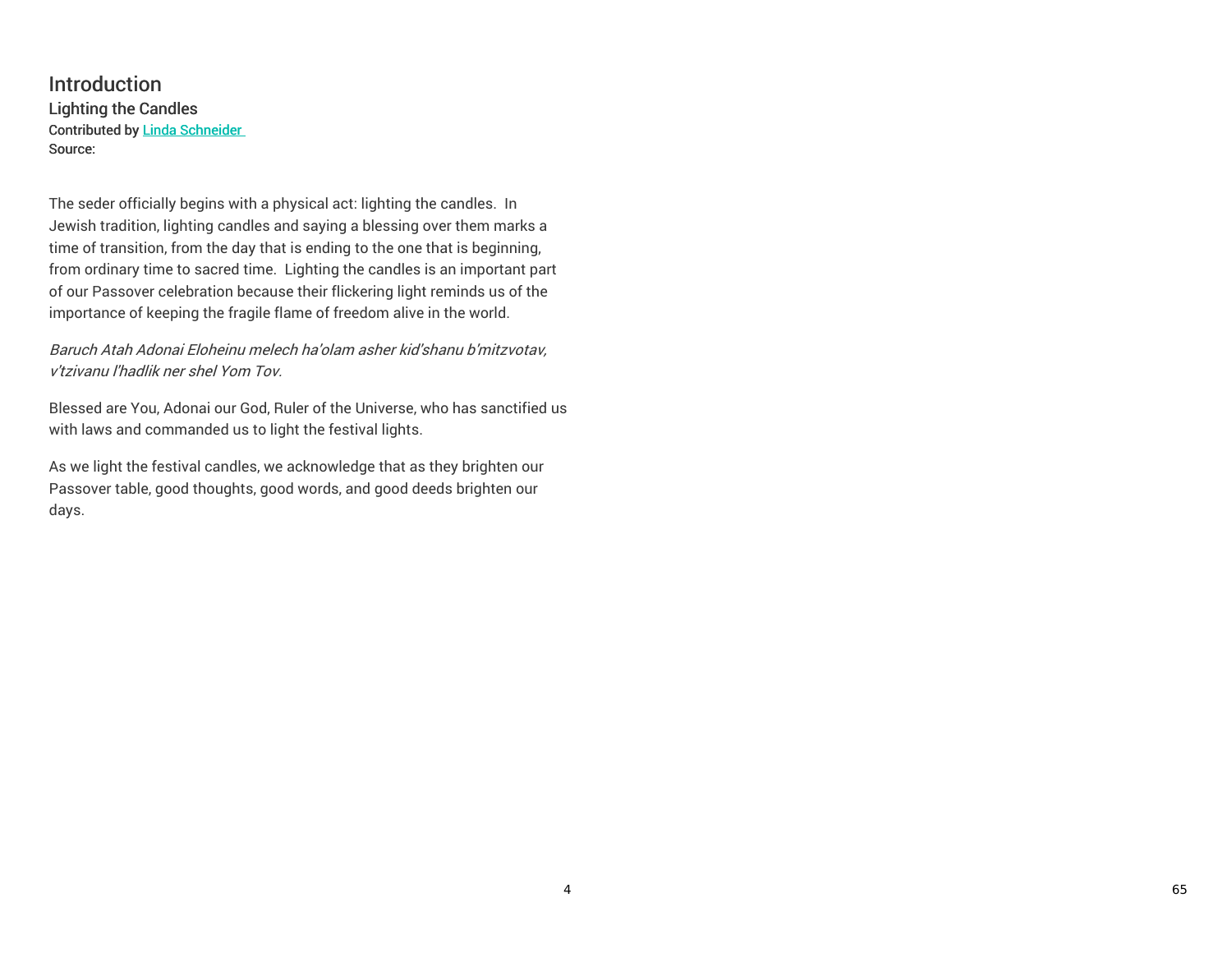Source: Contributed by Geoff Chesman 9ldsT 9dt no e'tsdW Introduction

#### The Seder Plate

of the Passover story. Each item has its own significance. We place a Seder Plate at our table as a reminder to discuss certain aspects

ın Egypt. Maror - The bitter herb. This symbolizes the harshaness of lives of the Jews

built in Egypt resembles the mortar used as bricks of the many buildings the Jewish slaves Character A delicious mix of sweet wine, apples, cinnamon and nuts that

sprouting up all around us buyer as pure for the out of the saltwater Karpas – A green vegetable, usually parsley, is a reminder of the green

the great temple on Passover (The Paschal Lamb) *i* be rosted lamb or shand bone symbolizing the sacrifice made at

the temple. funeral, some say it also evokes a sense of mourning for the destruction of to the temple. Since eggs are the first item offered to a mourner after a *Beitzal* – The egg symbolizes a different holiday offering that was brought

. tinummo T801 sht bns aslquoo beimametni asitilidsaib in modern day Judaism: not only for women, but also for people with Orange - The orange on the seder plate has come to symbolize full inclusion

#### Matzah

auring Passover. commemorate this by removing all bread and bread products from our home Egypt, they didn't even have time to let the dough rise on their bread. We Matsah is the unleavened bread we eat to remember that nedware jews fled

Elijah's Cup

The Holy One, Blessed Be He came and One little goat, one little goat:

which my father bought for two zuzim.

Smote the angle of death who slew

The butcher who killed the ox,

That extinguished the fire

The butcher who killed the ox,

One little goat, one little goat:

The angle of death came and slew

misus owt to tought for two zuzim.

That drank the water

That drank the water

That extinguished the fire

That burned the stick that beat the dog That bit the cat that ate the goat,

That burned the stick that beat the dog That bit the cat that ate the goat,

which my father bought for two zuzim.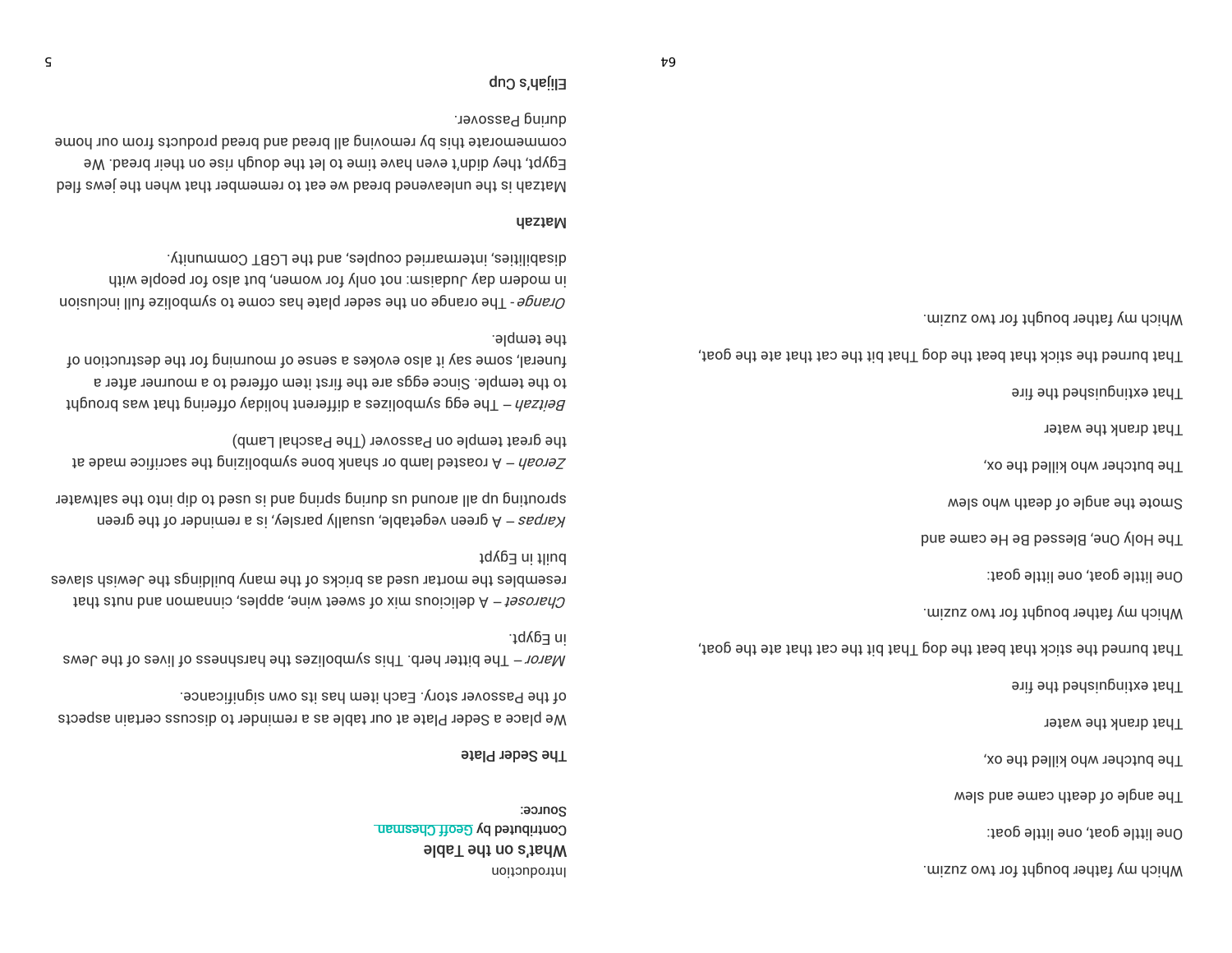The fifth ceremonial cup of wine poured during the Seder. It is left untouched in honor of Elijah, who, according to tradition, will arrive one day as an unknown guest to herald the advent of the Messiah. During the Seder dinner, biblical verses are read while the door is briefly opened to welcome Elijah. In this way the Seder dinner not only commemorates the historical redemption from Egyptian bondage of the Jewish people but also calls to mind their future redemption when Elijah and the Messiah shall appear.

#### Miriam's Cup

Another relatively new Passover tradition is that of Miriam's cup. The cup is filled with water and placed next to Elijah's cup. Miriam was the sister of Moses and a prophetess in her own right. After the exodus when the Israelites are wandering through the desert, just as Hashem gave them Manna to eat, legend says that a well of water followed Miriam and it was called 'Miriam's Well'. The tradition of Miriam's cup is meant to honor Miriam's role in the story of the Jewish people and the spirit of all women, who nurture their families just as Miriam helped sustain the Israelites.

Which my father bought for two zuzim. One little goat, one little goat: The fire came and burned the stick That beat the dog that bit the cat That ate the goat, Which my father bought for two zuzim. One little goat, one little goat: The water came and extinguished the Fire that burned the stick That beat the dog that bit the cat That ate the goat, Which my father bought for two zuzim. One little goat, one little goat: The ox came and drank the water That extinguished the fire That burned the stick that beat the dog That bit the cat that ate the goat, Which my father bought for two zuzim. One little goat, one little goat: The butcher came and killed the ox, That drank the water That extinguished the fire That burned the stick that beat the dog That bit the cat that ate the goat,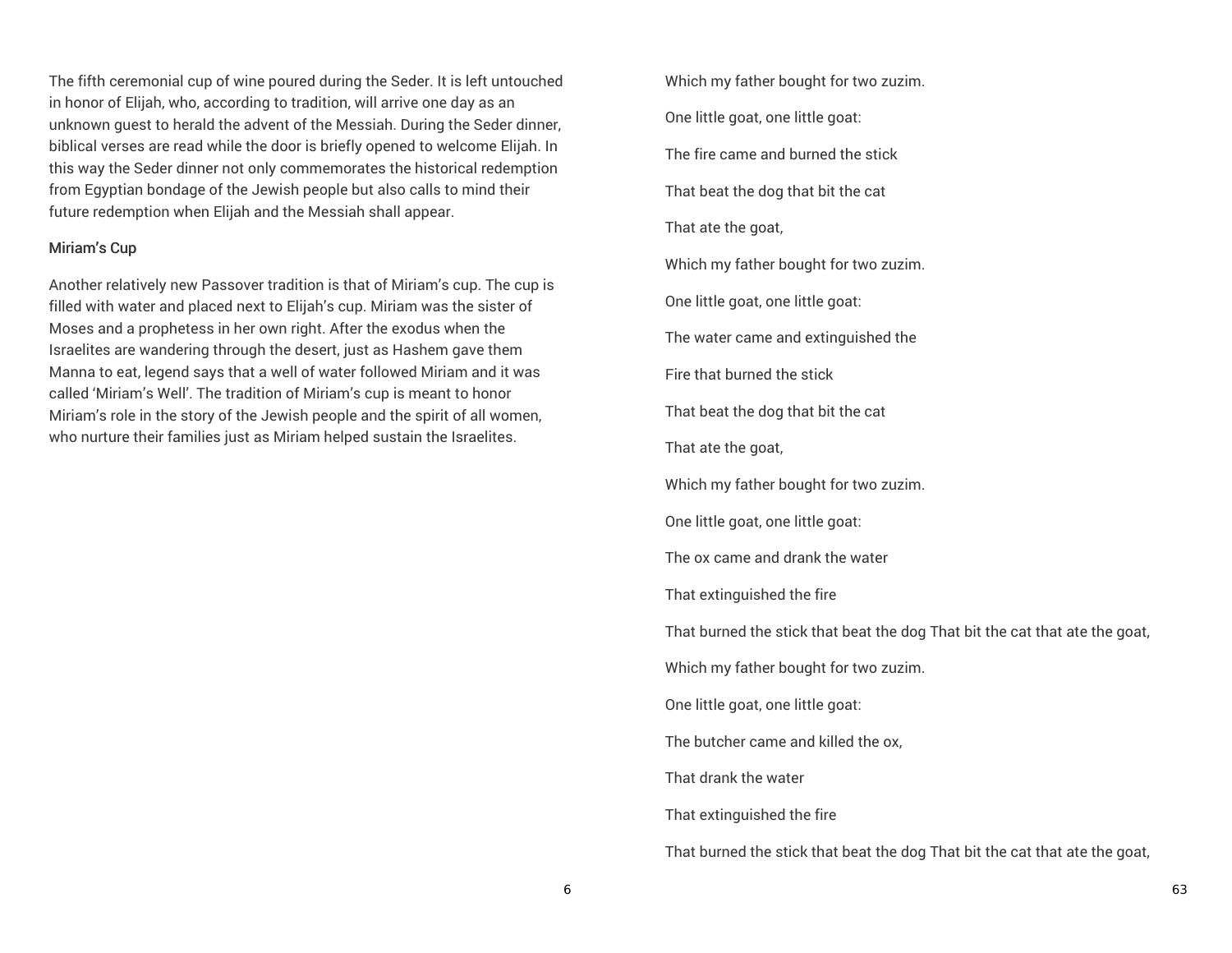sɓuos The Wandering is Over Haggadah - Chad Gadya Contributed by JewishBoston

**SOUICE: JewishBoston.com** 

eybaƏ barl

**א ָידְ ַּגד ַח** ,**א ָידְ ַּגד ַח יֵזּוז ירֵתְ ִּבא ָּבאַ ןיִּבַזדְ א ָידְ ַּגד ַח** ,**א ָידְ ַּגד ַח** cyag dahar dahal dahal i ezus i entid dada nidasi O

 $C$ pagag dahan dahag dahan daha $C$ One little goat, one little goat: Which my father brought for two zuzim. One little goat, one little goat: The cat came and ate the goat, Which my father bought for two zuzim. One little goat, one little goat: The dog came and bit the cat , the goat,  $\frac{1}{2}$ which my father bought for two zuzim.

:t aog elttil eno,t aog elttil enO

The stick came and beat the dog

, the get the cat that at ethe goat,

Introduction ntroduction Contributed by Pardes Source: http://elmad.pares.org/2016/04/the-pardes-companned-haggehab/

. noi auloni to emit a si dosse q

On seder night, there are two moments where we metaphorically open our eht fo noitrod bigaM eht to gnine oedt ta si enO. ni sterlto etivni bna stoob seder, when we say, "All who are hungry come and ear." There is a beautiful unessade pere: we were once slaves; boor and pungry, and we rememper our redemption by suite we have with others.

The other, comes towards the end of the seder, when we have the custom of pa si sidT. the hop of wine, which we claim is for Elijah the Prophet. This is a e poep is a er a en trainer as each eight and so he saids and so incorder to people, our redemption is not yet complete, and we believe that it will come.

From the most downtrodden to the most celebrated, the message is clear: everyone is welcome and everyone is necessary. Why is it that we go out of our way to include all at our seger table? Perhaps it is because when we make room for others, we have the opportunity to make room for ourselves st well. In fact, the Mishnah (Pesahim 10:5) teaches us that:

ם יאט איז האז ממצרים (יאות אמ עצמו כאילו האי ממצרים אדם לראות את עמצרים generation a gid yeht fi sa sevl ezan ent ees ot betaglido si nost eq noit and get a non

The seder presents us with the obligation of identifying with the generation that heft Egypt and internalizil and that experience. And then that ot llew as nwo uo saw ti ti as noit queber eft leef of emoce well to su sbooth a sudot support is a subsety of the fronties are suppordent after  $\epsilon$ the opportunity see one's true self. It is only when we are able to see ourselves clearly, that we are able to be redeemed. But perhaps the only way we are able to see ourselves, is when we are truly able to see those around tsh si eqon uo bns , oot egassem a' sebra ai noi aub no egassem aid T. au this Haggaah Companion which offers something for everyone, will add new meaning to your seder and help bring the Jewish people a little closer together.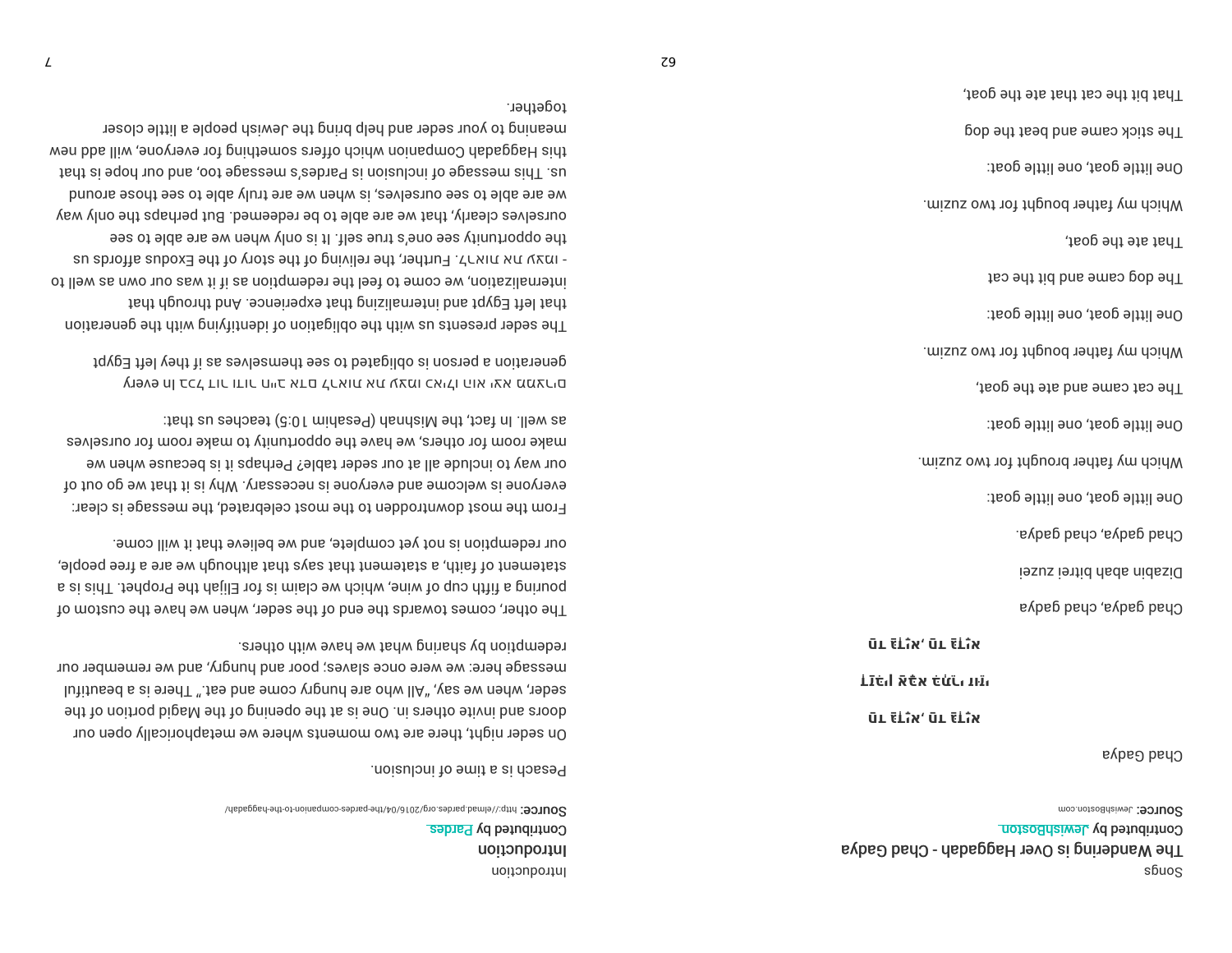Thirteen are the attributes of God Twelve are the tribes Eleven are the stars Ten are the Words from Sinai Nine are the months of childbirth Eight are the days for circumcision Seven are the days of the week Six are the orders of the Mishnah Five are the books of the Torah Four are the matriarchs Three are the patriarchs Two are the tablets of the covenant One is our God in Heaven and Earth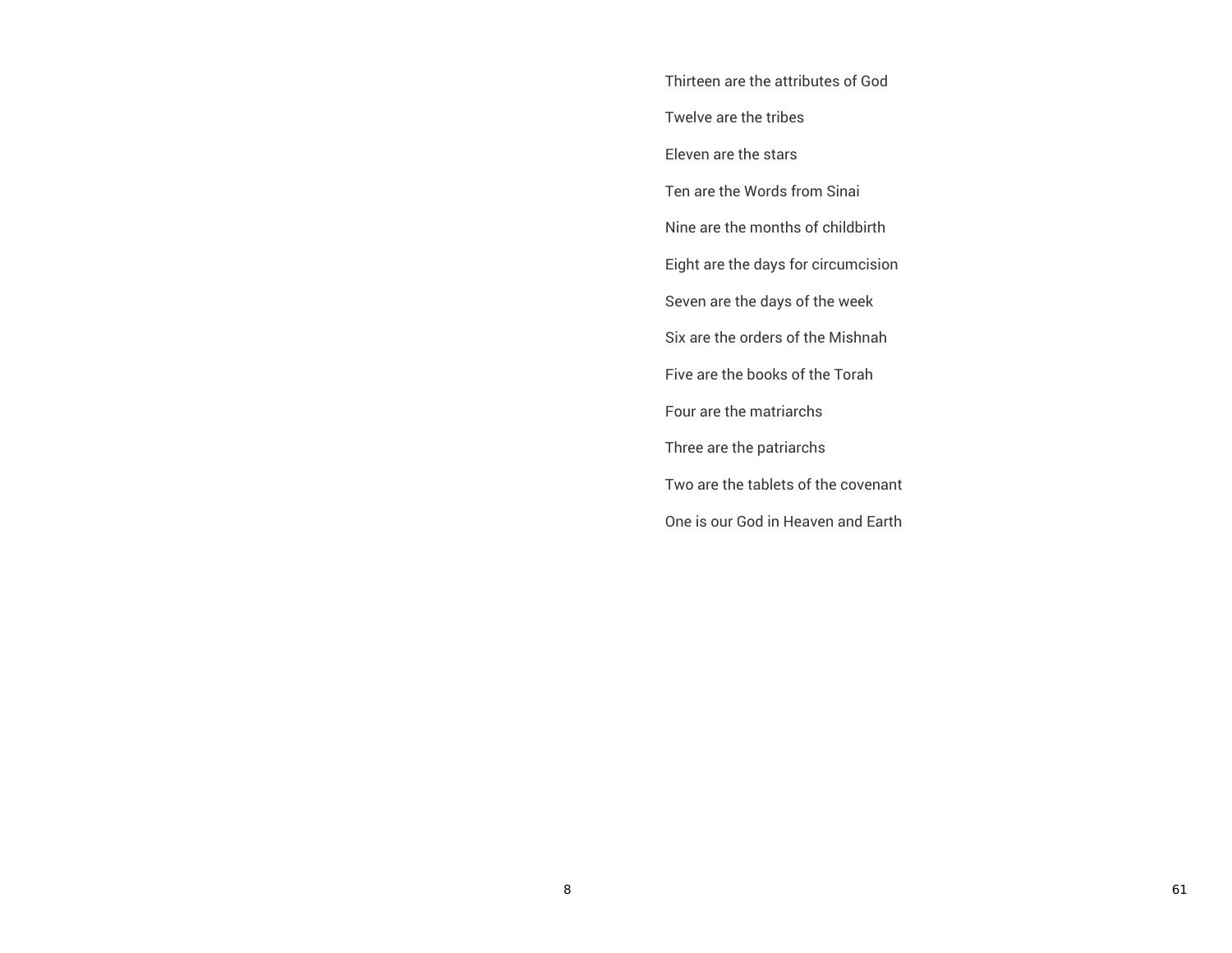Five are the books of the Torah Six are the orders of the Mishnah Seven are the days of the week Eight are the days for circumcision Atridblido to adtrom edt enildbirth Ten are the Words from Sinai Eleven are the stars Twelve are the tribes I know twelve. Mho knows twelve? One is our God in Heaven and Earth Two are the tablets of the covenant Three are the patriarchs Four are the matriarchs Five are the books of the Torah Six are the orders of the Mishnah

I know thirteen

**Sneahint awons on W** 

Three are the patriarchs

Four are the matriarchs

One is our God in Heaven and Earth

Two are the tablets of the covenant

Source: @TOBI KAHN Contributed by Tobi Kahn svivA **Kadesh** 



Bronze, 14-1/2 x 2 x 2 inches (kiddush cup)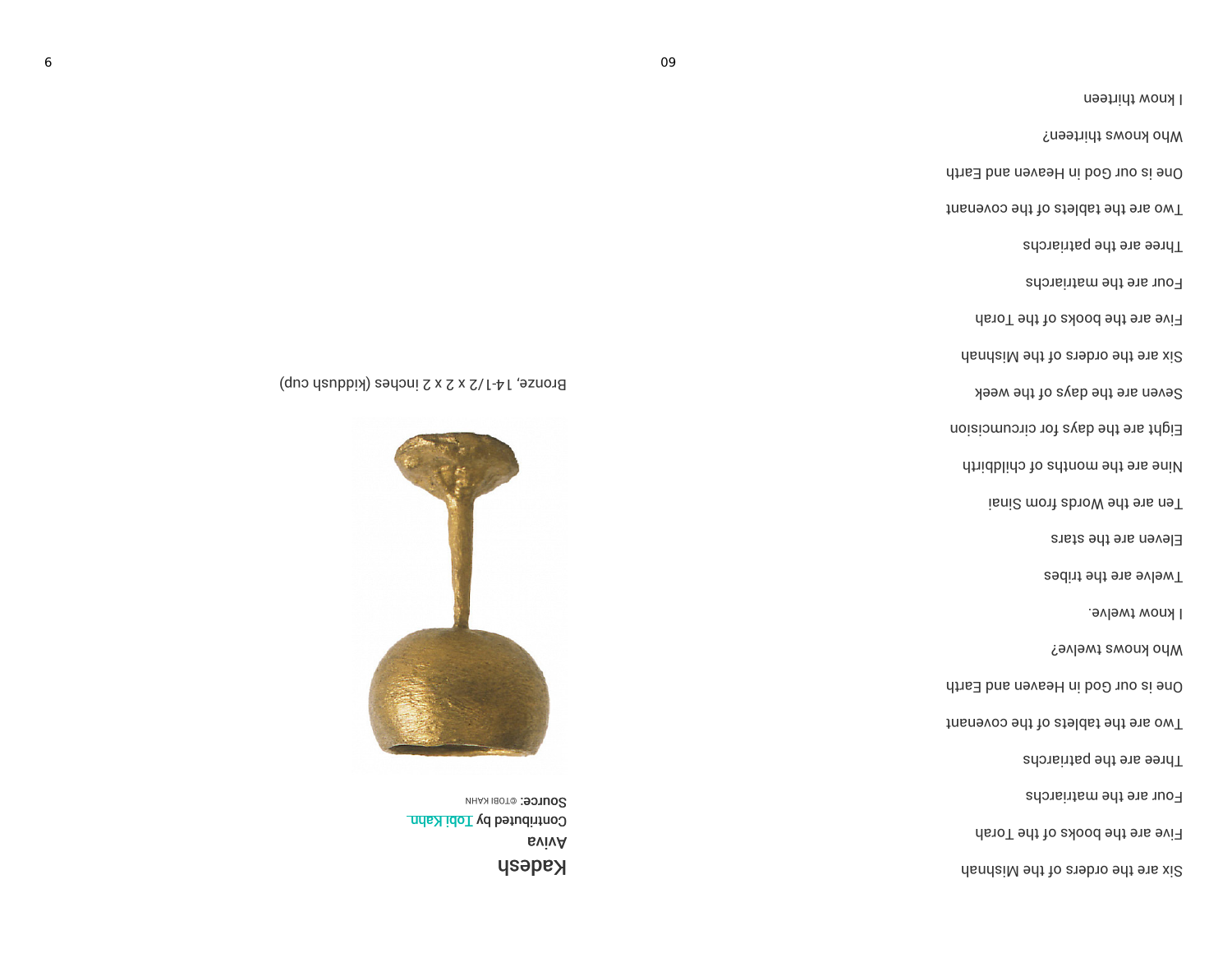Kadesh Kadesh Contributed by JewishBoston Source: The Wandering is Over Haggadah, JewishBoston.com

All Jewish celebrations, from holidays to weddings, include wine as a symbol of our joy – not to mention a practical way to increase that joy. The seder starts with wine and then gives us three more opportunities to refill our cup and drink.

#### **בָּרו ּךְ ַא ָתּה יְיָ**, **ֱא ֹל ֵהינו ּ ֶמלֶךְ ָהע ֹולָם**, **בּ ֹו ֵרא ְּפ ִרי ַהגָּ ֶפן**

#### Baruch Atah Adonai, Eloheinu Melech ha-olam, borei p'ree hagafen.

We praise God, Ruler of Everything, who creates the fruit of the vine.

We praise God, Ruler of Everything, who chose us from all peoples and languages, and sanctified us with commandments, and lovingly gave to us special times for happiness, holidays and this time of celebrating the Holiday of Matzah, the time of liberation, reading our sacred stories, and remembering the Exodus from Egypt. For you chose us and sanctified us among all peoples. And you have given us joyful holidays. We praise God, who sanctifies the people of Israel and the holidays.

## **בָּרו ּךְ ַא ָתּה יְיָ**, **ֱא ֹל ֵהינו ּ ֶמלֶךְ ָהע ֹולָם ָּמנו ּוְ ִהגִּי ָענו ּלַזְ ַּמן ַהזֶּה ֶׁש ֶהחֱיָנו ּוְ ִקיְ**

Baruch Atah Adonai, Eloheinu Melech ha-olam, she-hechiyanu <sup>v</sup>'key'manu <sup>v</sup>'higiyanu lazman hazeh.

We praise God, Ruler of Everything, who has kept us alive, raised us up, and brought us to this happy moment.

Drink the first glass of wine!

Three are the patriarchs Two are the tablets of the covenant One is our God in Heaven and Earth Who knows ten? I know ten. Ten are the Words from Sinai Nine are the months of childbirth Eight are the days for circumcision Seven are the days of the week Six are the orders of the Mishnah Five are the books of the Torah Four are the matriarchs Three are the patriarchs Two are the tablets of the covenant One is our God in Heaven and Earth Who knows eleven? I know eleven. Eleven are the stars Ten are the Words from Sinai Nine are the months of childbirth Eight are the days for circumcision Seven are the days of the week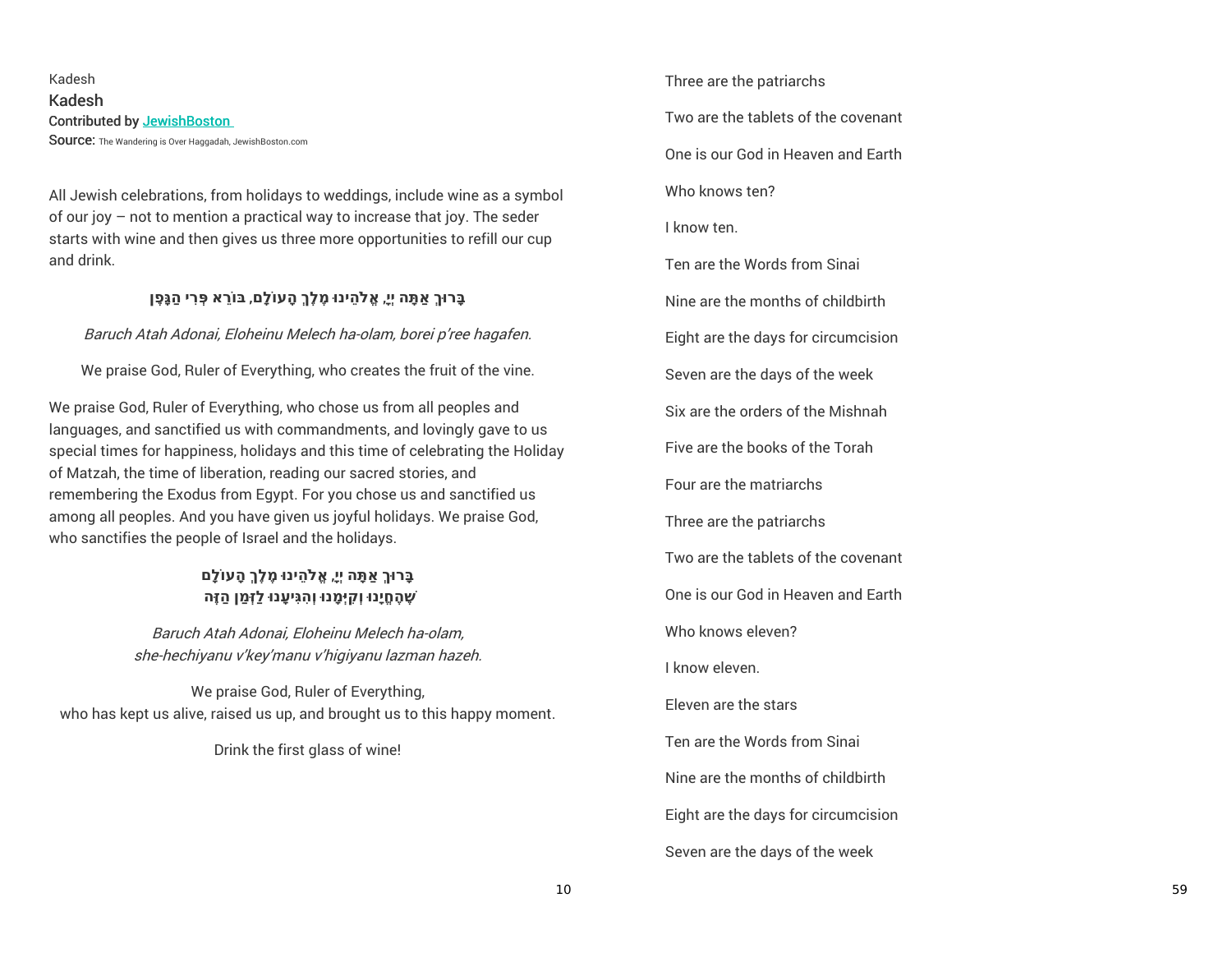Six are the orders of the Mishnah Seven are the days of the week Eight are the days for circumcision I know nine. Unio knows nines One is our God in Heaven and Earth Two are the tablets of the covenant Three are the patriarchs Four are the matriarchs Five are the books of the Torah Six are the orders of the Mishnah Seven are the days of the week Eight are the days for circumcision l know eight. ono knows eight? One is our God in Heaven and Earth Two are the tablets of the covenant Three are the patriarchs Four are the matriarchs Five are the books of the Torah

Four are the matriarchs

Five are the books of the Torah

SOUICE: Rabbi Alex lsrael for http://elmad.pardes.org/2016/04/the-pardes-companion-to-the-haggadah/ Contributed by **Pardes цеарея** цsәреу

and unique connection to Pesach's central theme: freedom. How so? eficing the sed - emit to notisofitionse. Isuth a - daubbil tual leem vabiled unremarkable after all, kiddush is the opening act of every shabbat and The seder opens with kiddush (the sanctification over wine). This is certainly

(commandment) communicated to a free nation? of the months of the year for you." (Exodus 12:2) Why is this the first mitzva tail bot fishiom to pninniped bot you the beging of months; the first As Israel was about to be released from slavery, God instituted a new

act of freedom. telebration and memory. Controlling and crafting our time is the critical first Instead Israel must forge a Jewish calendar, with unique days of rest, any more to an Egyptian rhythm, celebrating Egyptian months and holidays. Jewish calendar because, as an independent nation, Israel should not march true for an individual, but also for a nation. God commands Israel to create a what we do when we wake up in the morning; we prioritize our day. This is will take priority. In contrast, freedom is the control of our time. We determine when the slave has a pressing personal engagement, his taskmaster's needs A slave's time is not his own. He is at the beck and call of his master. Even

mobes in daimed to the lattresse training a sight in out the boods loss. bod diiw tnioq tostnoo. tnetoq a as ti noidast bns ,ti to qidatenwo mislo , bmit noids at 9W .lutgnine am bns vlod , the oiting is a vab sidt misloorg Hiddush system in out loud. We sanctify the day and define its meaning! We

ourselves, to shape our life in accordance with our values. that true freedom and self-respect is to master and control time for Today, we often feel short of time; that time controls us. Kadesh reminds us

Education Program and the Pardes Summer Program Rabbi Alex Israel teaches Bible and is the Director of the Pardes Community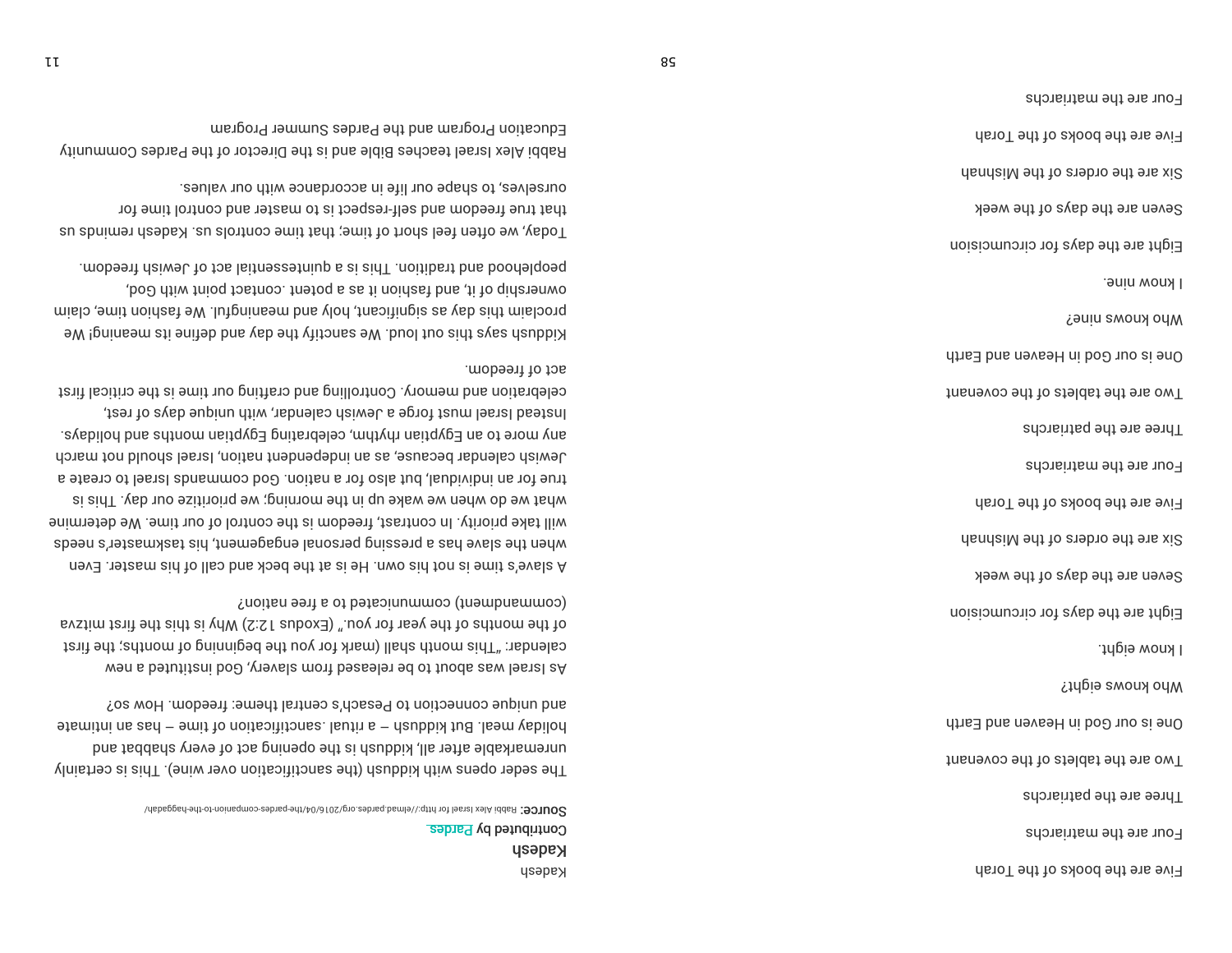Kadesh Kadesh blessings without god Contributed by Gary Penn Source:

What a blessing to live in a world in which fruit on the vine can turn into wine.

What a blessing to come from a culture that tells stories and celebrates the seasons.

What a blessing to exist in a universe that, after billions of years, has arrived at this moment, here and now, with us gathered around this table.

Three are the patriarchs Two are the tablets of the covenant One is our God in Heaven and Earth Who knows five? I know five. Five are the books of the Torah Four are the matriarchs Three are the patriarchs Two are the tablets of the covenant One is our God in Heaven and Earth Who knows six? I know six. Six are the orders of the Mishnah Five are the books of the Torah Four are the matriarchs Three are the patriarchs Two are the tablets of the covenant One is our God in Heaven and Earth Who knows seven? I know seven. Seven are the days of the week Six are the orders of the Mishnah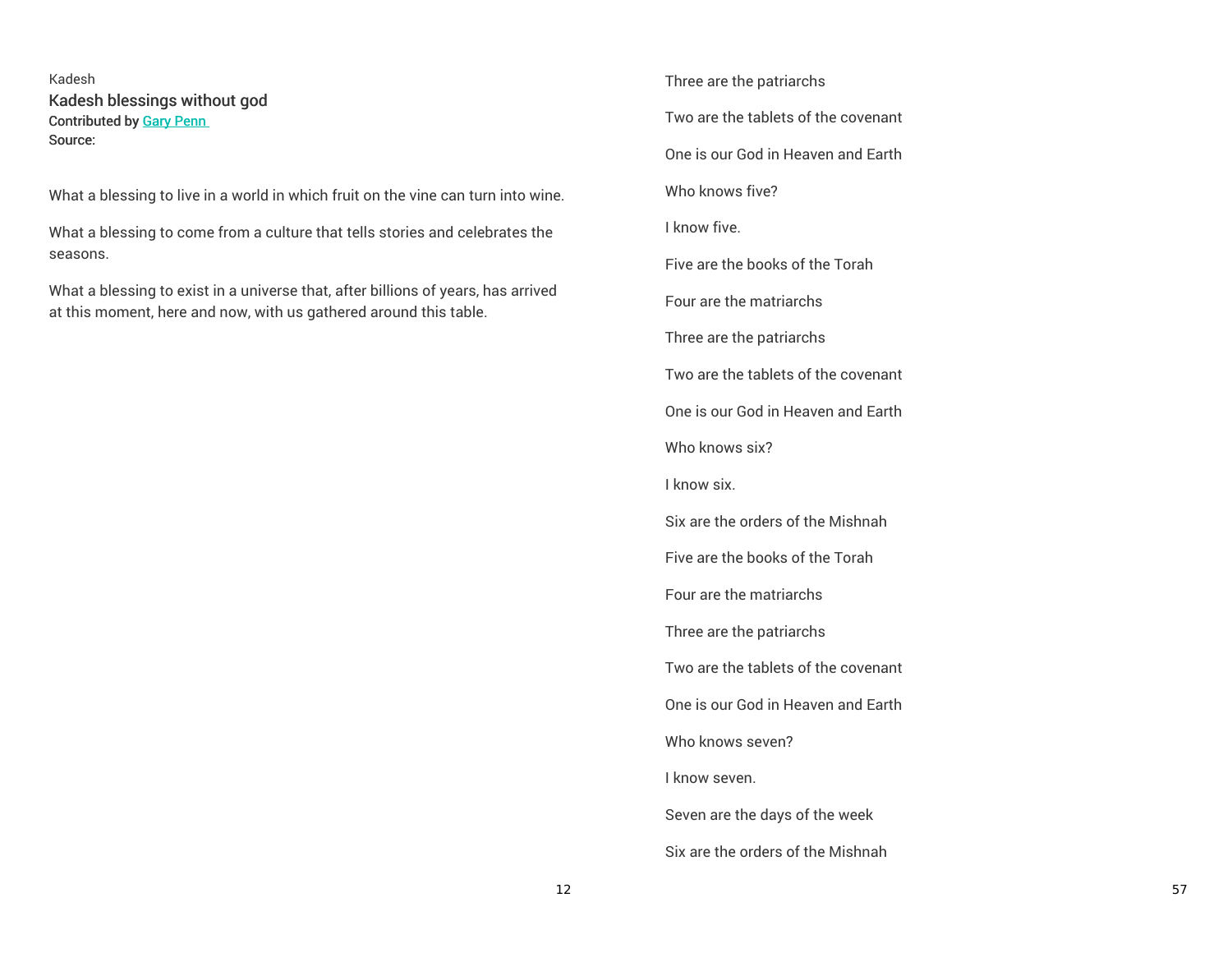## sbuos Fhe Wandering is Over Haggada - Who Knows One Contributed by JewishBoston Source: JewishBoston.com

**DES WOUN OUN SALES** ll a bna noit seup ear and a droibh and a late point and all bat  $\mu$  $\mu$  ah si ubahan si peath Thirteen is bard.

**DE KNOUS OURS** 

I know one.

One is our God in Heaven and Earth

**Sowt awons only** 

.owt won l

Two are the tablets of the covenant

One is our God in Heaven and Earth

**Cowt swoux only** 

.owt won l

 $\epsilon$  are the patriarchs

Two are the tablets of the covenant

One is our God in Heaven and Earth

who knows four?

.r uof wonkI

Four are the matriarchs

hsedaK Alternative by Marcia Falk Contributed by Margaret Hobart Source:

The following alternative kiddush was written by Marcia Falk, a prominent Jewish feminist liturgist. Her blessings avoid the problem of God's gender because they do not reference God as a person-like being. In addition, they locate the power of blessing with the people ("Let us bless" rather than with God's inherent blessedness ("Blessed are you")

ואָר וואָרן פֿ $\beta$ ון וואָפּער הייטוואַנ $\mu$  שפֿנפּנש: "מ $\partial$ פּו $\alpha$ 

Let us bless the Source of Life that ripens the firm in on the vine.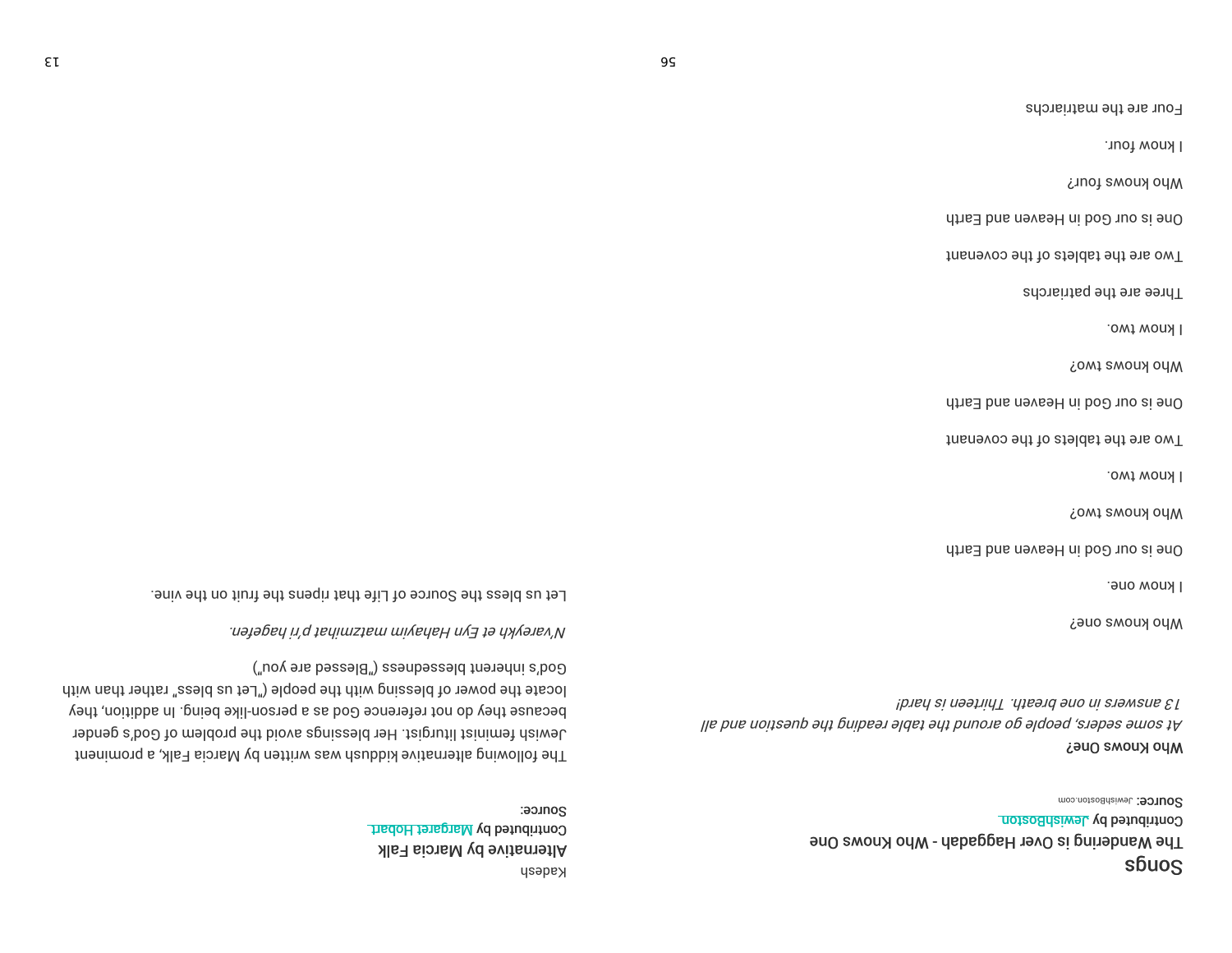## Urchatz Urchatz - Wash Your Hands To Prepare for the Seder Contributed by JewishBoston

Source: The Wandering is Over Haggadah, JewishBoston.com

Water is refreshing, cleansing, and clear, so it's easy to understand why so many cultures and religions use water for symbolic purification. We will wash our hands twice during our seder: now, with no blessing, to get us ready for the rituals to come; and then again later, we'll wash again with a blessing, preparing us for the meal, which Judaism thinks of as a ritual in itself. (The Jewish obsession with food is older than you thought!)

To wash your hands, you don't need soap, but you do need a cup to pour water over your hands. Pour water on each of your hands three times, alternating between your hands. If the people around your table don't want to get up to walk all the way over to the sink, you could pass a pitcher and a bowl around so everyone can wash at their seats… just be careful not to spill!

Too often during our daily lives we don't stop and take the moment to prepare for whatever it is we're about to do.

Let's pause to consider what we hope to get out of our evening together tonight. Go around the table and share one hope or expectation you have for tonight's seder.

#### **לְ ָׁשנָה ַהבָּ ָאה בִּירו ָּׁשלָֽיִם**

L'shana haba-ah biy'rushalayim

NEXT YEAR IN JERUSALEM!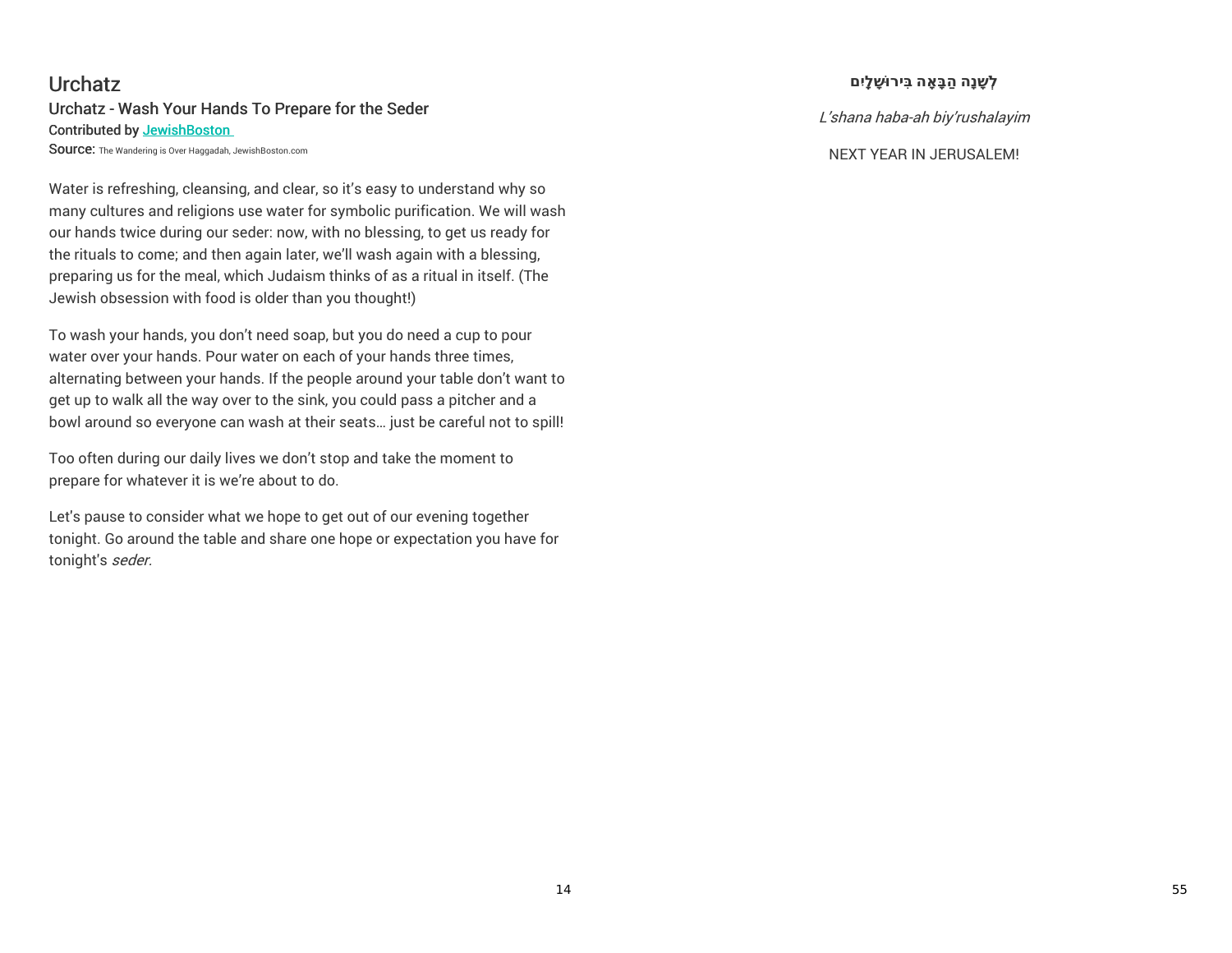# Contributed by JewishBoston **distribution Nirtzah**

SOUICE: The Wandering is Over Haggaab, JewishBoston.com

"!məlsəude ni 169 txəl/" (prinsləb to noitibati time for the evening to come to a close. At the end of the seder, we honor the si ii won bns ,epnos pnus bns seitots blot even ew ,eniw to eessalp lateves bad even the conclusion of the seder. Our bellies are full, we have had

snoqzaid ent ni pnivil ezont of the Jewish community. Still others yearn for peace in larael and for all elodw edt *les asi V lal X diw eesnbetoannoo* to bna eqod to noitamilita na ai ti rebuilding the Temple in Jerusalem and the return of the Messiah. For others, For some people, the recitation of this phrase expresses the anticipation of

world and freedom to people everywhere. ready to embark on a year that we hope will bring positive change in the reflected on the struggles people still face for freedom and equality, we are stories of the Jewish people, recalled historic movements of liberation, and looking forward to the time that we gather together again. Having retold the freedoms we enjoy and the obstacles we must still confront. We are beginning. We are beginning the next season with a renewed awareness of Though it comes at the end of the seder, this moment also marks a

what people can be, what history may become." dreams; for visions about what a human being can be, what society can be, Aright Babbi David Hartman writes: "Passover is the night for reckless In The Leader's Guide to the Family Participation Haggadah: A Different

future generations? What can we do to fulfill our reckless dreams? What will be our legacy for

tragedy and war. As we say... to lsrael and all the people of the world, especially those impacted by natural opportunity in the years to come. We pray that God brings health and healing pleasure to gather for a seder this year, we hope to once again have the Our seder is over, according to Jewish tradition and law. As we had the

SOUICE: original for the Haggadah Contributed by Joseph Zitt Water in the News Urchatz

basic human right of abundant, clean water 911 ni anada ot tag t'nob odw saodt to xhidt oals aw abnad no prides w nl

of people deprived of water by the weather in Somalia, in lndia, in Texas

and those deprived of water by human action in places like Flint, Michigan

Colombia, in California, and here in New Jersey. as well as those whose homes have been ravaged by wind and water in

the presence and absence of water We wash our hands and accept our responsibilities to those threatened by

their hands of what the world needs them to correct. and pray that those with the human power to change things do not wash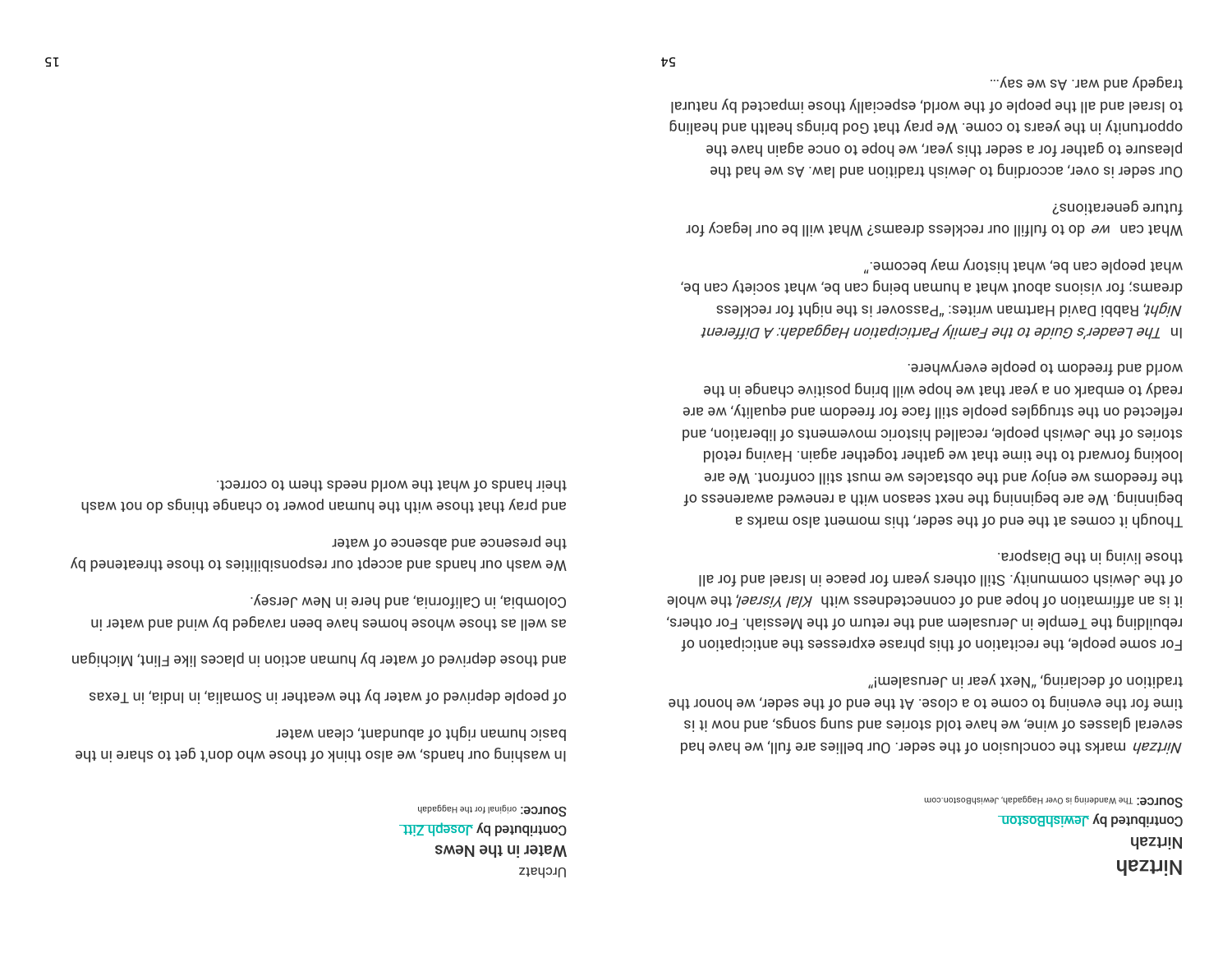## Karpas Karpas Contributed by JewishBoston Source: The Wandering is Over Haggadah, JewishBoston.com

Passover, like many of our holidays, combines the celebration of an event from our Jewish memory with a recognition of the cycles of nature. As we remember the liberation from Egypt, we also recognize the stirrings of spring and rebirth happening in the world around us. The symbols on our table bring together elements of both kinds of celebration.

We now take a vegetable, representing our joy at the dawning of spring after our long, cold winter. Most families use a green vegetable, such as parsley or celery, but some families from Eastern Europe have a tradition of using a boiled potato since greens were hard to come by at Passover time. Whatever symbol of spring and sustenance we're using, we now dip it into salt water, a symbol of the tears our ancestors shed as slaves. Before we eat it, we recite a short blessing:

#### בָּרוּךְ אַתָּה יְיֵ, אֱלֹהֵינוּ מֶלֶךְ הָעוֹלָם, בּוֹרֵא פְּרִי הָאֲדָמָה

#### Baruch Atah Adonai, Eloheinu Melech ha-olam, borei p'ree ha-adama.

We praise God, Ruler of Everything, who creates the fruits of the earth.

We look forward to spring and the reawakening of flowers and greenery. They haven't been lost, just buried beneath the snow, getting ready for reappearance just when we most needed them.

-

We all have aspects of ourselves that sometimes get buried under the stresses of our busy lives. What has this winter taught us? What elements of our own lives do we hope to revive this spring?

Hallel The Wandering is Over Haggadah - Cup of Elijah Contributed by JewishBoston Source: JewishBoston.com

## The Cup of Elijah

We now refill our wine glasses one last time and open the front door to invite the prophet Elijah to join our seder.

In the Bible, Elijah was a fierce defender of God to a disbelieving people. At the end of his life, rather than dying, he was whisked away to heaven. Tradition holds that he will return in advance of messianic days to herald a new era of peace, so we set a place for Elijah at many joyous, hopeful Jewish occasions, such as a baby's bris and the Passover seder.

## **ֵאלִיָּֽהו ַּהנָּבִיא**, **ֵאלִיָּֽהו ַּה ִתּ ְׁשבִּי ֵאלִיָּֽהוּ**, **ֵאלִיָּֽהוּ**, **ֵאלִיָּֽהו ַּהגִּלְ ָע ִדי**

## **בִּ ְמ ֵה ָרה בְיָ ֵֽמנו ּיָב ֹוא ֵאלֵֽינו ּ**

**עִם ָמ ִֽׁשיחַ בֶּן ָדּוִד**

## **עִם ָמ ִֽׁשיחַ בֶּן ָדּוִד**

Eliyahu hanavi Eliyahu hatishbi Eliyahu, Eliyahu, Eliyahu hagiladi Bimheirah b'yameinu, yavo eileinu Im mashiach ben-David, Im mashiach ben-David

Elijah the prophet, the returning, the man of Gilad: return to us speedily, in our days with the messiah, son of David.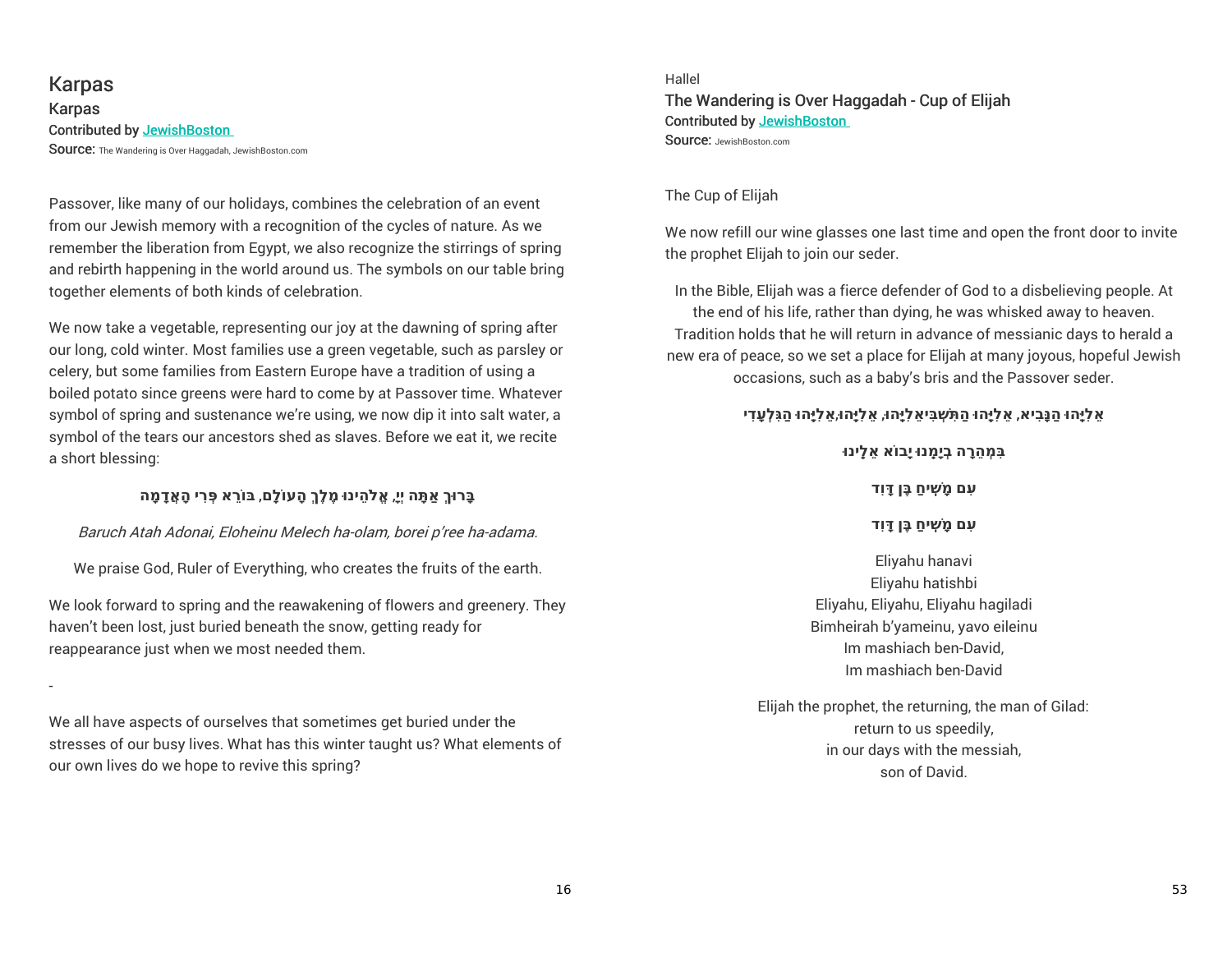## **l** elleH ləllaH - dabagga Həv Osi prirəbna Wəllel Contributed by JewishBoston Source: JewishBoston.com

ַהֲלַב | lellad | boƏ əsiarq tari apnos puignis

l anoitibe it prie theim and o e mos. pui prie rot edise te se mit edt ai aid T ekil setir ovaf r of Psalms. Others take this moment for favorites like Chad. xibnedge eht ni bnit nac uoy doidw and awony odw & sybeo bado st his edepthision, we may be had a stated for the civil rights movement. Or perhaps your crazy Uncle Frank has some parody lyrics about Passover to the tunes from a musical. We're at least three glasses of wine .ti dtiw llor tauj os ,tdpin edt otni

Fourth Glass of Wine

As we come to the end of the seder, we drink one more glase to wive. With this final cup, we give thanks for the experience of celebrating Passover together, for the traditions that help inform our daily lives and guide our . anoit angle and a snoit can

## **ןפֶ ָּגהַ ירִפְּ ארֵ ֹוּב** ,**ם ָל ֹועהָ ְך ֶלמֶ ּונ יהֵ ֹלאֱ** ,**ָיְיה ּתָאַ ְךּור ָּב**

 $\mu$  agatuch Afah Adonal, Elohennu Melech halo- ah had ah hada hat ah hada ka hada ka hada ka hada ka hada ka hada

We praise God, Ruler of Everything, who creates the fiurt of the vine.

Drink the fourth and final glass by the i

# **ZjedoaY Hazt and a Me Muidde Matzah** Contributed by Jemsia Boston

SOUICE: The Wandering is Over Haggadah, JewishBoston.com

Fhere are three pieces of matzah stacked on the table. We now break the eht to regre and the cost all every controller wis pupped of the put of the pieces and, at some point between now and the end of dning the it. This piece is called the afficomen, literally "dessert" in Greek. After dinner, the guests will have to hunt for the afikomen in order to wrap up the meal... and . ezinq a niw

We eat matzah in memory of the quick flight ho to be incestor and Fgypt. As neh woS. op tel gnied yll and at starts eslat ynam bestre dah yeht, seval s the word of their freedom came, they took whatever dough they had and ran with it before it had the chance to rise, leaving it looking gomething like .dsstem

Uncover and hold up the three pieces of matzah and say:

This is the bread of poverty which our ancestors as a big to depend of Egypt. All who are hungry, come and eat; all who are needy, come and celebrate Passover with us. This year we are here; next year we will be in larael. This year we are slaves; next year we will be free.

These days, mast as in appeal food and we look house of princip in on the pit on Passover. Imagine eating only matzah, or being one of the countless people around the who don't have enough to eat.

, bliow ent ni noisseridgo tuods au ot yas haztem to lodmys ent seob ferw blen ai su to hose hoidw ni syaw ynam bha bawlsane yll si eu bolo dubd stneve htiw etences beyond our control? How does this resonate with events  $\epsilon$ мои бијиәddец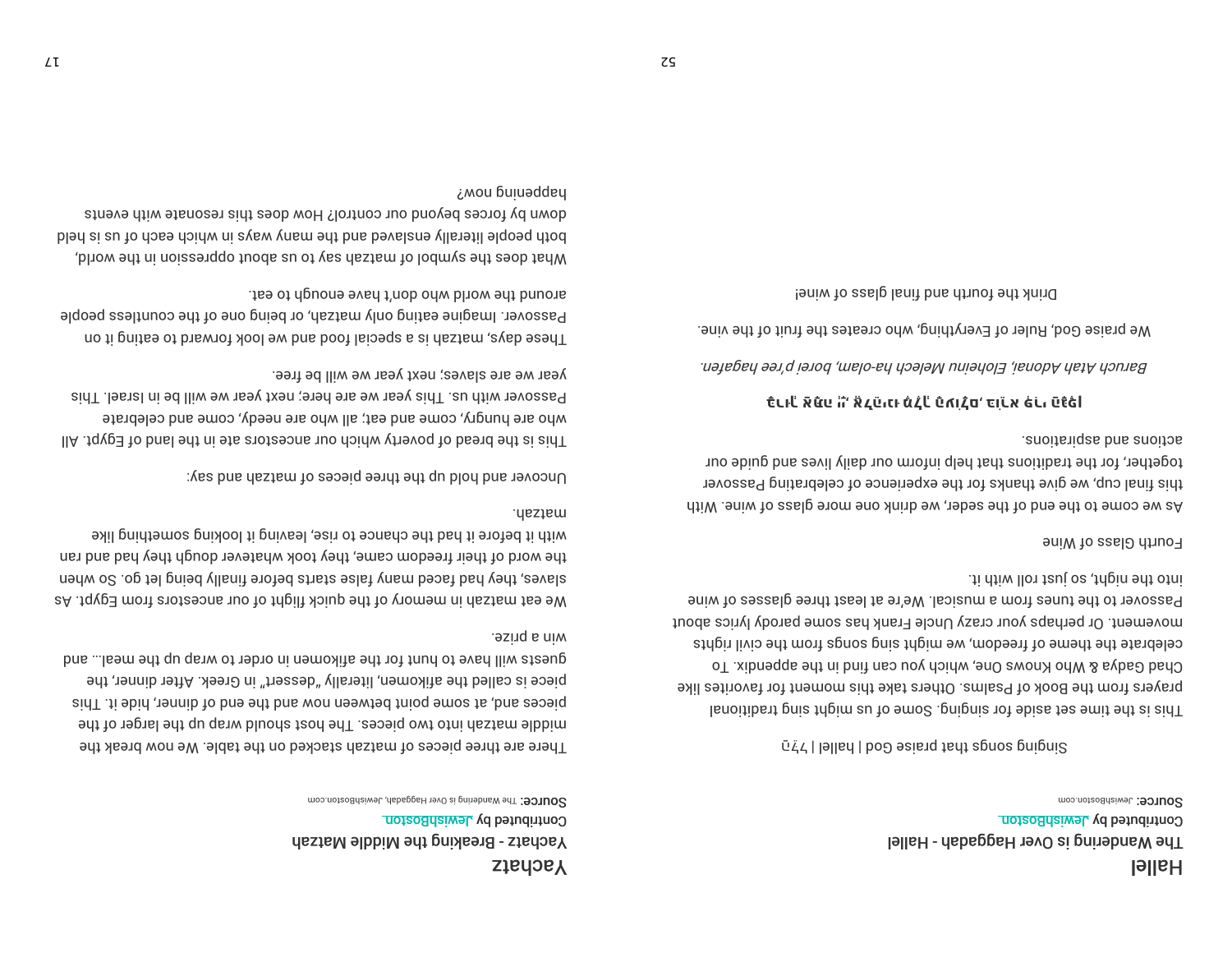## Maggid - Beginning Maggid (Introduction) Contributed by JewishBoston Source: The Wandering is Over Haggadah, JewishBoston.com

#### Pour the second glass of wine for everyone.

The Haggadah doesn't tell the story of Passover in a linear fashion. We don't hear of Moses being found by the daughter of Pharaoh – actually, we don't hear much of Moses at all. Instead, we get an impressionistic collection of songs, images, and stories of both the Exodus from Egypt and from Passover celebrations through the centuries. Some say that minimizing the role of Moses keeps us focused on the miracles God performed for us. Others insist that we keep the focus on the role that every member of the community has in bringing about positive change.

# Bareich

**Bareich** Contributed by JewishBoston Source: The Wandering is Over Haggadah, JewishBoston.com

#### Refill everyone's wine glass.

We now say grace after the meal, thanking God for the food we've eaten. On Passover, this becomes something like an extended toast to God, culminating with drinking our third glass of wine for the evening:

We praise God, Ruler of Everything, whose goodness sustains the world. You are the origin of love and compassion, the source of bread for all. Thanks to You, we need never lack for food; You provide food enough for everyone. We praise God, source of food for everyone.

As it says in the Torah: When you have eaten and are satisfied, give praise to your God who has given you this good earth. We praise God for the earth and for its sustenance.

Renew our spiritual center in our time. We praise God, who centers us.

May the source of peace grant peace to us, to the Jewish people, and to the entire world. Amen.

#### The Third Glass of Wine

The blessing over the meal is immediately followed by another blessing over the wine:

#### **בָּרו ּךְ ַא ָתּה יְיָ**, **ֱא ֹל ֵהינו ּ ֶמלֶךְ ָהע ֹולָם**, **בּ ֹו ֵרא ְּפ ִרי ַהגָּ ֶפן**

Baruch Atah Adonai, Eloheinu Melech ha-olam, borei p'ree hagafen.

We praise God, Ruler of Everything, who creates the fruit of the vine.

Drink the third glass of wine!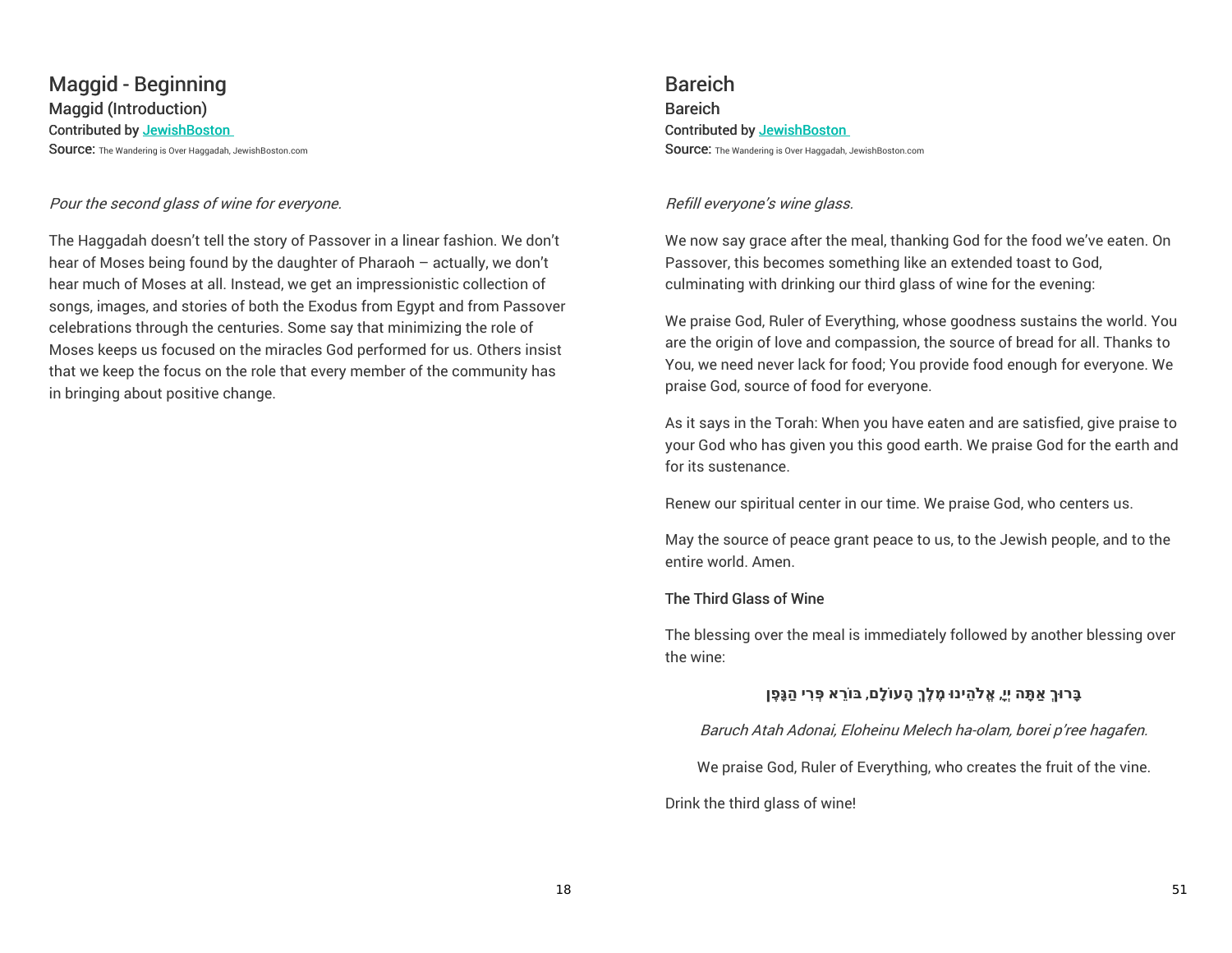## **SOUICE: JewishBoston.com** Contributed by JewishBoston The Wandering is Over HaggadaT - Tzafoon unjezl

العور إيادة العيادة العام العام العور aril | *uoojezi* | uəmoxliA ədi prisə bas

eavil no ni eseniqqad bns esenillie to etnemom. the afikomen, our last taste of matzah for the evening, we are grateful for solem memories of slavery with a joyous celebration of freedom. As we eat The playfulness of finding the afikomen reminds us that we balance our

Source: Contributed by Hillel at UCLA **Maggid - Ha Lachma** Maggid - Beginning

human experience in all generations. table, for the Passover is offered not as a one-time event, but as a model for of enslavement, struggle, liberation. Be sure to tell your story at the Seder created man because He loves stories. We each have a story to tell - a story our ancestors to regain the memories as our own. Elie Weisel writes: God did for me when I came out of Egypt." (Exodus 13:8) We relate the story of is nobe that is a bild on that day, saying: 'This is because of what Adonai The central imperative of the Seder is to tell the story. The Bible instructs: "

uəənoyo Keujid e ed-ey eueysji (xep,ve eteyseH .ləsizəəy'ib nere'id es-ed-en. tay vi'yachool, kol deetzreech yay-tay viyeesfsach. Hashata hach. Li'shana Ha lachma anya menginang paparang paparanang naya manda na pak-

Today, we are slaves. Next year, we will be free. celebrate Passover. Today, we are here. Next year, in the land of Israel. pue auros 'paau ur ale oym jie ta Les die bue auros vibuny ale oym jie ta L This is the bread of affliction, which our ancestors ate in the land of Egypt.

freedom. to noits deles to feed the poor and to call them to join our celebration of the language of the poor, for we were poor in the land of Egypt. We know that rely upon the angels, no one should pray to the heavens for help. We know spoken in Aramaic? To teach us that where there is hunger, no one should Ianguage which the angels do not understand. Why then is Ha Lachma inviting the hungry to our table. Aramaic, Jewish legend has it, is the one Written in Aramaic, this statement begins the narration of the Seder by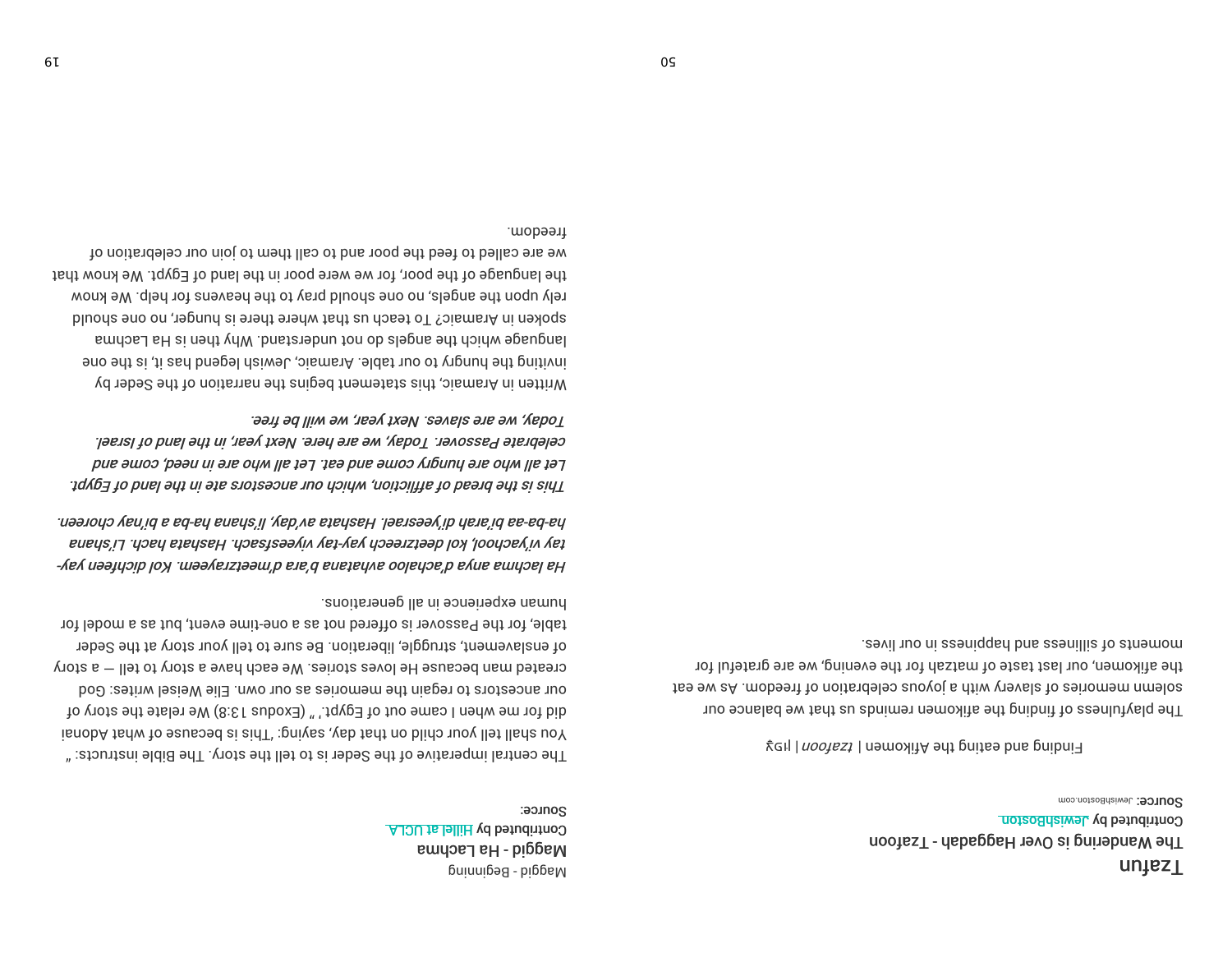- Four Questions The Four Questions Contributed by JewishBoston SOUICE: JewishBoston.com

The formal telling of the story of Passover is framed as a discussion with lots of questions and answers. The tradition that the youngest person asks the questions reflects the centrality of involving everyone in the seder. The rabbis who created the set format for the seder gave us the Four Questions to help break the ice in case no one had their own questions. Asking questions is a core tradition in Jewish life. If everyone at your seder is around the same age, perhaps the person with the least seder experience can ask them – or everyone can sing them all together.

#### **ַמה נִּ ְׁש ַתּנָּה ַהלַּֽיְלָה ַהזֶּה ִמכָּל ַהלֵּילות**

Ma nishtana halaila hazeh mikol haleilot?

Why is this night different from all other nights?

#### **ֶׁשבְּכָל ַהלֵּיל ֹות ָֽאנו ּא ֹוכלין חָ ֵמץ ו ַּמצָּה ַהלַּֽיְלָה ַהזֶּה כֻּלּ ֹו מצה**

Shebichol haleilot anu ochlin chameitz u-matzah. Halaila hazeh kulo matzah.

On all other nights we eat both leavened bread and matzah. Tonight we only eat matzah.

## **ֶׁשבְּכָל ַהלֵּיל ֹות ָֽאנו ּא ֹוכְלִין ְׁש ָאר יְָרק ֹות ַהלַּֽיְלָה ַהזֶּה ָמר ֹור**

Shebichol haleilot anu ochlin shi'ar yirakot haleila hazeh maror.

On all other nights we eat all kinds of vegetables, but tonight we eat bitter herbs.

#### ֹשֶׁבְּכָל הַלֵּילוֹת אֵין אֶנוּ מַטְבִּילִין אֱפִילוּ פַּעַם אחֶת הַלֵּיְלֵה הַזֶּה שְׁתֵּי פְעמים

Shebichol haleilot ain anu matbilin afilu pa-am echat. Halaila hazeh shtei fiamim.

On all other nights we aren't expected to dip our vegetables one time.

Shulchan Oreich The Wandering is Over Haggadah - Shulchan Oreich Contributed by JewishBoston SOUICE: JewishBoston.com

Eating the meal! | *shulchan oreich* | שְׁלְחַן עוֹרֵךָ

Enjoy! But don't forget when you're done we've got a little more seder to go, including the final two cups of wine!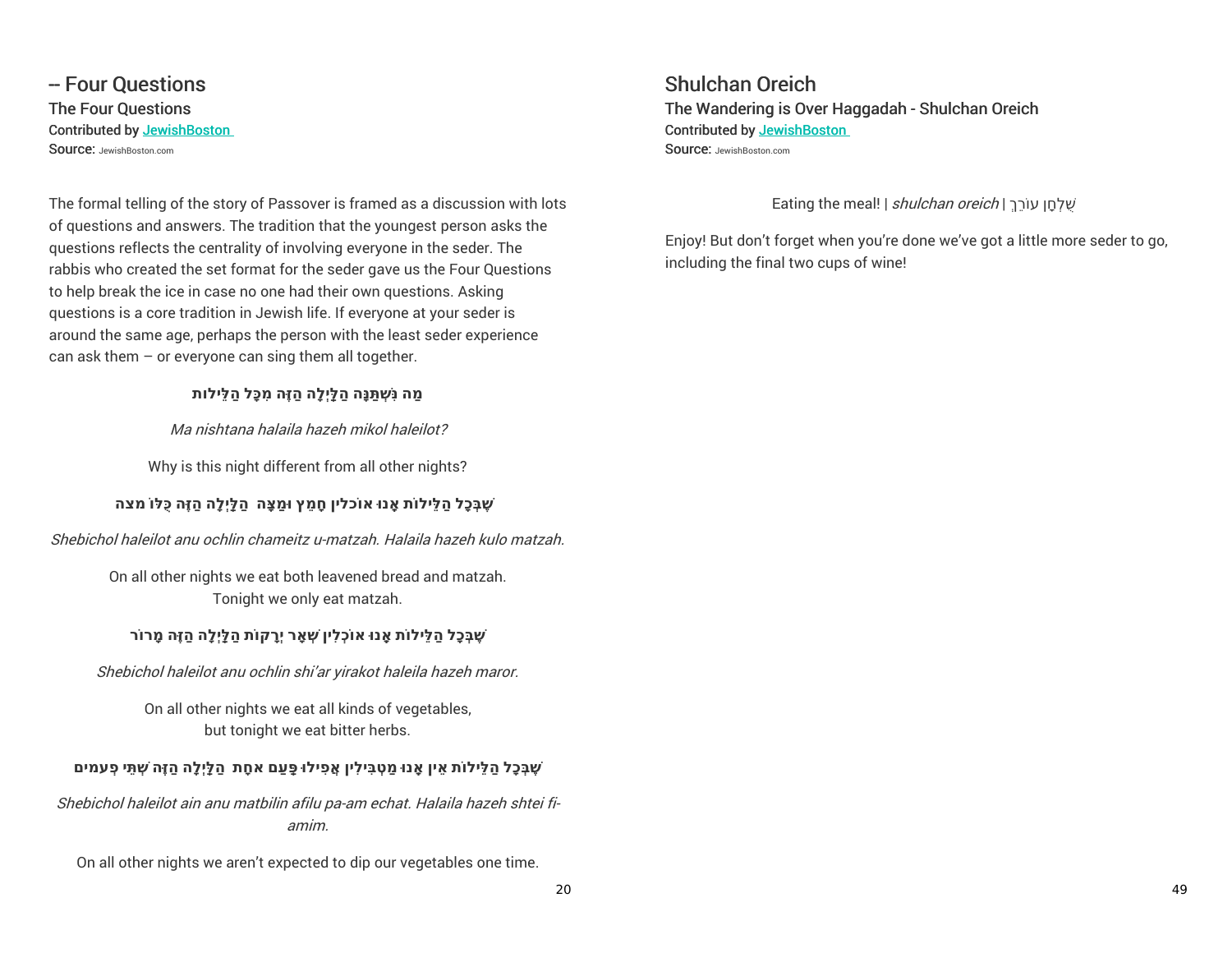## Tonight we do it twice.

ֶאֶׁבֹּכֹּבְ פَבْוַבְוָע אָנוּ אולֲבְוֹן כֵּוֹן יוֹאֲבֹוֹן וּבֹוֹ עֹמֹבּוֹן : פַּבְּוֹבָע פֿוֹע כֹּבְֿנוּ עֹמֹכו

Shepichol haleilot and ochlin bein yoshun uvein misular. Halaila hazeh

uigns, w nuejny

Tonight we recline. On all other nights we eat either sitting normally or reclining.

> пасогд/рлоги. For all Religious Action Center of Reform Judaisn resources, please visit . отупе\*еп*чіго.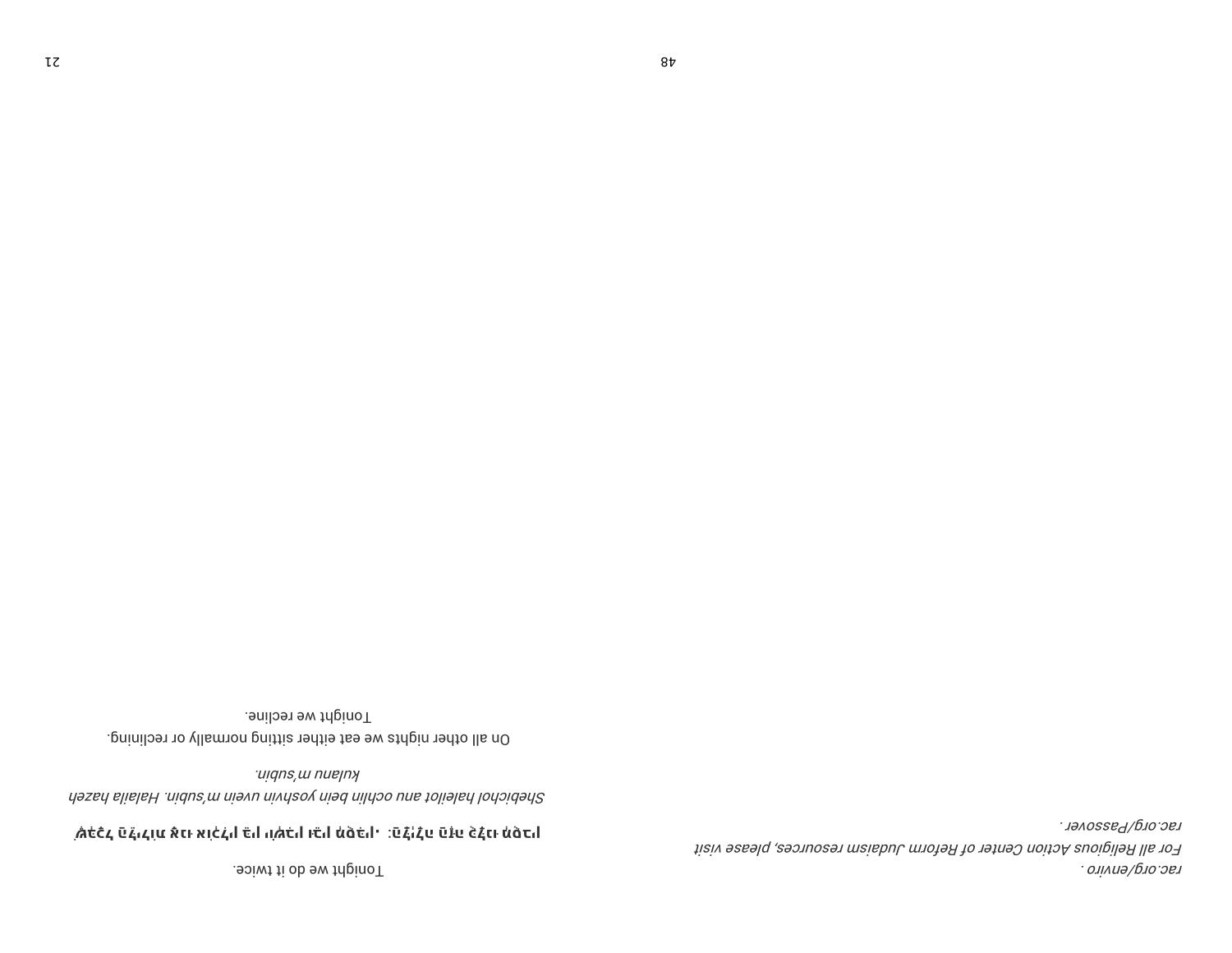-- Four Questions Michael Walzer, Exodus and Revolution Contributed by Haggadot

Source: Quote by Michael Walzer

Standing on the parted shores of history we still believe what we were taught before we ever stood at Sinai:

that wherever we are, it is eternally Eqypt that there is a better place, a Promised Land, that the winding way to the promise passes through the wilderness

that there is no way to get from here to there except by joining hands, marching together

MICHAEL WALZER, EXODUS AND REVOLUTION

Koreich Hillel Sandwich: Freedom and Comfort Contributed by Religious Action Center Source: Earth Justice Seder

The great sage Hillel provided us with the tradition of constructing the Hillel sandwich, combining the bitterness of the maror with the sweetness of the charoset between the fortitude of the two pieces of matzah--the symbol of freedom. Through this ritual, we think about mortar and brick. We think of the Israelites traveling through the desert with no homes, no place to land and build up their strong communities, and only the matzah as a reminder of their freedom. It is not until they came to the biblical Promised Land that they experienced the sweetness of their redemption.

We sit tonight in a place of both freedom and comfort, while we remember the bitterness of the hardships of our ancestors. But what about those who cannot foresee their own redemption from the impending impacts of climate change, those who literally do not have the infrastructure that the mortar and brick of redemption affords? There are people all over the world on the edges of shorelines which are slowly slipping away, whose homes cannot withstand the rising waters and violent winds of extreme weather caused by climate change. Already over 22 million people a year are being displaced from their homes due to natural disasters (Internal Displacement Monitoring Center, 2014).

Tonight, as we eat this sandwich, let us remember the privilege of our infrastructure and the freedom and comfort that our homes provide us. The bitterness of the salty ocean waters continues to destroy many people's homes, for many a symbol of sweetness and freedom. Without proper adaptation and mitigation, people will continue to lose their homes. They will continue to be wandering, without a strong community or place they can call home.

#### { GREENING TIP }

The world's poor are being hit hardest by climate change. Learn more: (ActionAidUSA.org > What We Do > Climate Change)

For more information on the environmental justice, please visit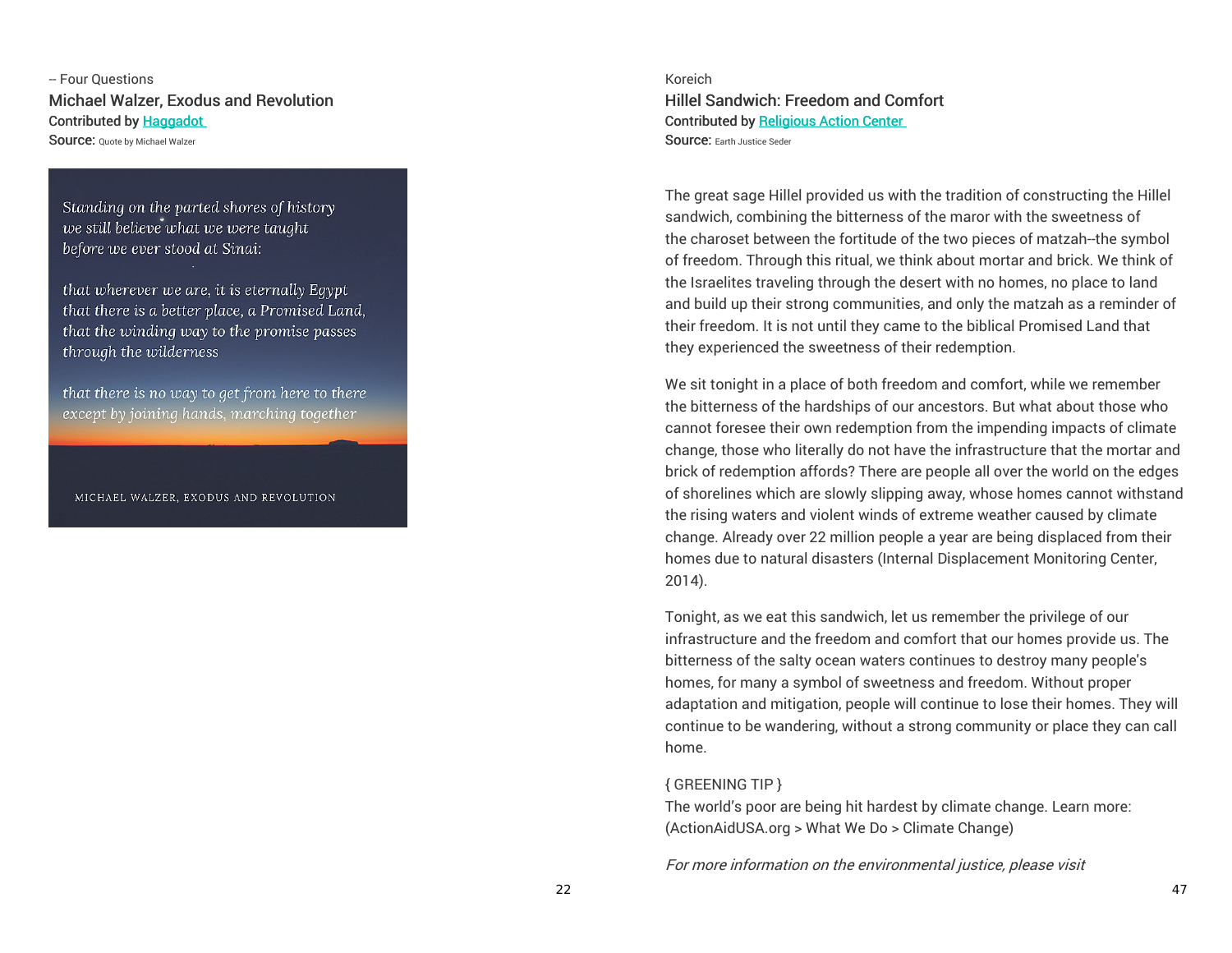## SOUICE: The Wandering is Over Haggadah, JewishBoston.com Contributed by JewishBoston The Four Children - Four Children

community, so we think about how we might best reach each type of child: seder. It is our job to make our story accessible to all the members of our four different types of children who might react differently to the Passover to example the story, we think about it trong all angles. Our tradition speaks of

#### <u>Nhat does the wise child say?</u>

гпол рәриешшоэ The wise child asks, What are the testimonies and laws which God

You must teach this child the rules of observing the holiday of Passover.

#### **System best the wicked child say?**

#### The wicked child asks, What does this service mean to you?

that child been there, he would have been left behind. because of what God did for me in taking me out of Egypt." Me, not hin. Had si 1|" : mind of yes bns eppe no diest a blind and the spyle in the sezeim bns To you and not to himself! Because he takes himself out of the community

#### <u>Sysa blino elqmia ent aeob tanW</u>

#### Saidt ai the child asks, What is this?

where we were slaves." To this child, answer plainly: "With a strong hand God took us out of Egypt,

#### <u> Snoiteaup a les ot won doesn't know how to ask a question?</u>

#### Help this child ask.

Start telling the story:

".ti is because of what God did for me in taking me out of Egypt."

**SOUICE: JewishBoston.com** Contributed by JewishBoston The Wandering is Over Haggadah - Koreich **Koreich** 

Eating a sandwich of matzah and bitter herb | koreich | Ari

relieve the bitterness of slavery. include charget in the sandwich to remind us that God's kindness helped oals Iliw alqoaq amo2 .adiad istid bns datasmonium also beople will also that it is not mistaken as a sacrifice - we honor this custom by eating a some Jews have a custom of purposely avoiding lamb during the seder so the bitter herbs. While we do not make sacrifices any more - and, in fact, Hillel would put the meat in a sandwich made of mastah, anole of the some of eating the lamb offered as the pesach or Passover sacrifice. The great sage When the Temple stood in Jerusalen, the biggest ritual of them all was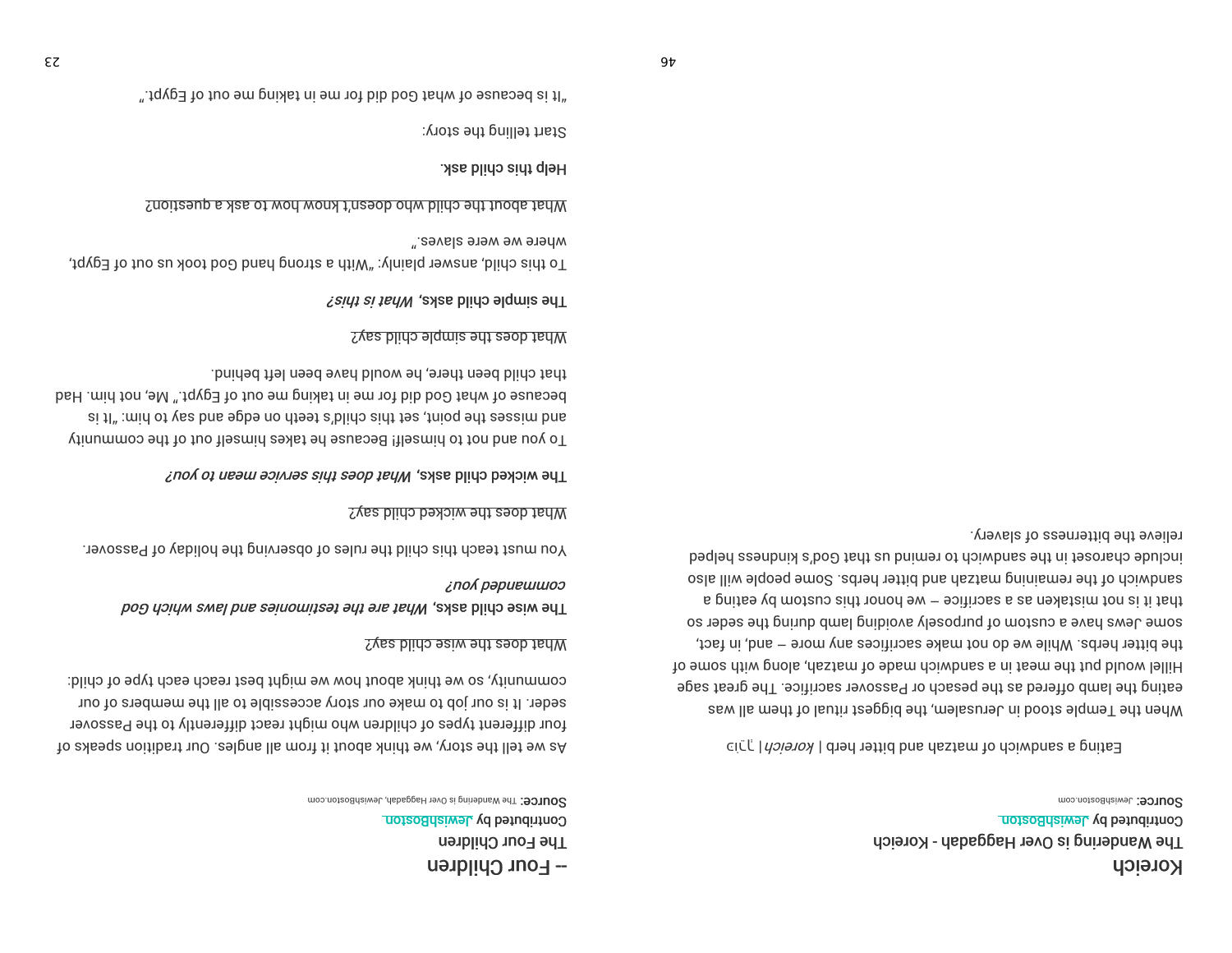Do you see yourself in any of these children? At times we all approach different situations like each of these children. How do we relate to each of them?

-

Maror The Wandering is Over Haggadah - Maror Contributed by JewishBoston SOUICE: JewishBoston.com

Dipping the bitter herb in sweet charoset | maror מְרוֹר

In creating a holiday about the joy of freedom, we turn the story of our bitter history into a sweet celebration. We recognize this by dipping our bitter herbs into the sweet charoset. We don't totally eradicate the taste of the bitter with the taste of the sweet… but doesn't the sweet mean more when it's layered over the bitterness?

## בָּרוּךְ אַתָּה יְיָ, אֱלֹהָינוּ מֶלֶךְ הָעוֹלָם, אֲשֶׁר קִדְּשָׁנוּ בְּמִצְוֹתָיו וְצִוָּנוּ עַל אֲכִילַת מרוֹר

Baruch Atah Adonai, Eloheinu Melech ha-olam, asher kid'shanu b'mitzvotav <sup>v</sup>'tzivanu al achilat maror.

We praise God, Ruler of Everything, who made us holy through obligations, commanding us to eat bitter herbs.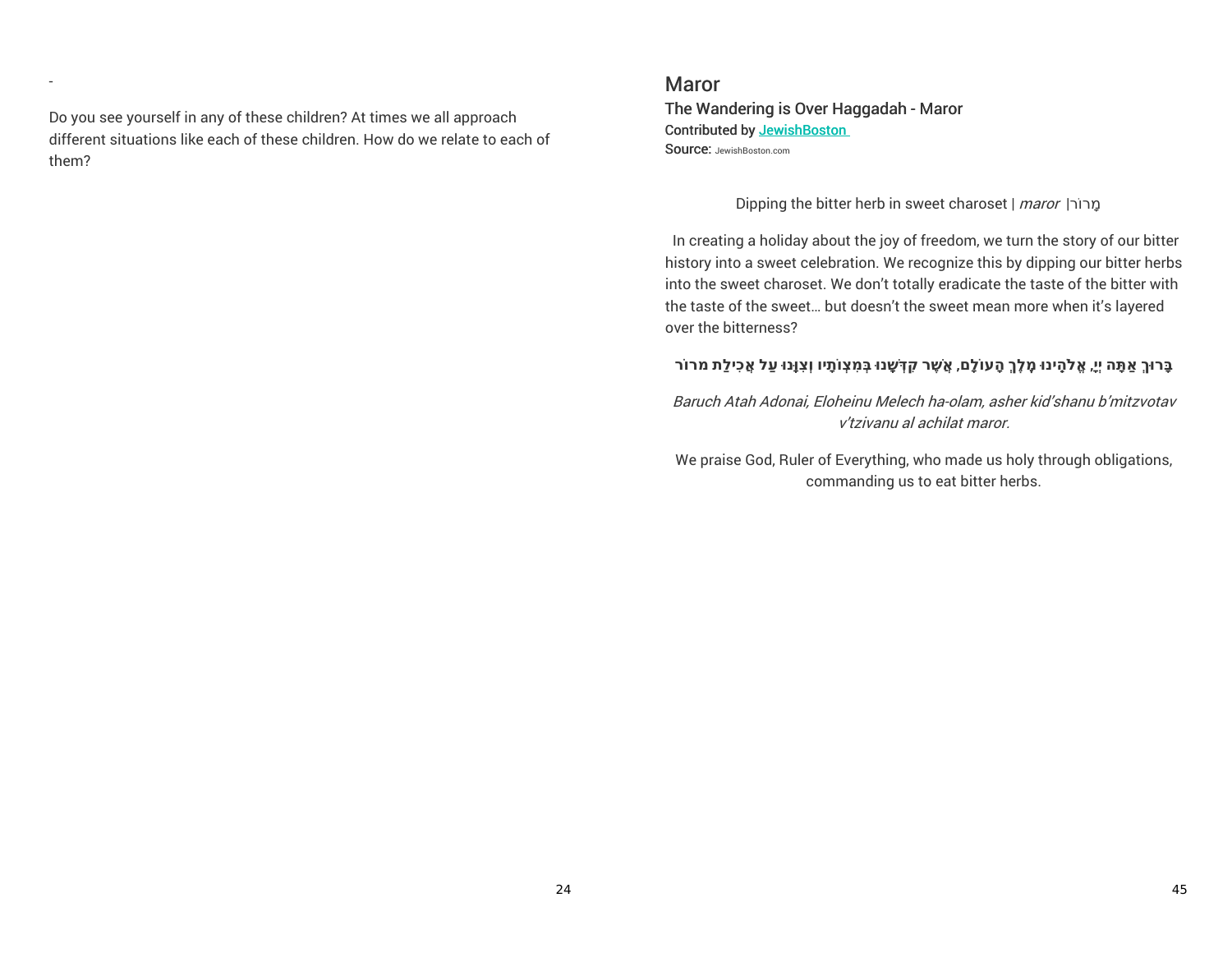Source: Love and Justice Haggadah Contributed by Haggadot **The Four Adults** - Four Children

puodsəı oı əyy pınom syjou: of the older people would like to practice asking questions, and the younger ou this planet: If there is a xim b, aspe to beople at your seder, perhaps some Bave been, and are, at the forefront of the social liabital justice movements  $\beta$ aru krony youth. From the U.S. to South Africa to Palestine, young people ot tol a system it loops of the section to that as a sulph we have a lot to " neibling incl ent" belitine noitoes a sbuloni of the four childent a si th

.bl1ow overcome hatred and violence. Only love and compassion can transform our power hurt the way we are all hurting? Hatred and violence can never people I love and people I don't even knom. Why can't we make the people in 9dt , em ot prinnegged bre sprint bvissengdo bre treloiV - tlubA vipnA edT

au sent nas assalutbnim-thpin bns. exerptional privol vino enorginal things. Therefore, only loving kindness ow bue to must is the opponent but a being in ignorance, and we that we use love in all our negotiations. It means that we see ourselves in the does not mean that we surrender rights and conditions, but means rather hatred, and revenge only continue the cycle and never stop it. Reconciliation the Khmer Rouge, has written: It is a law of the universe that retaliation,  $\lambda$ q pə $\mu$ y sem  $\lambda$ ji $\mu$ ey əsoym 'epueuesoy $\theta$  eye $\mu$  yuo $\mu$  isiyppn $\eta$  ueipoqwe $\eta$ 

cultures, who are working to dismantle oppression together everyday. us in working for change. We must also remember the amazing people in all Isu't of soitaujni to suit on priam vlatamitlu slidw , traminioquasib bns amada have no way of dealing with it?!? We must acknowledge our feelings of guilt, I tsdt pniob are alqoaq vm tsdw to bamsdas oz m'l - tlubA bamsdasA adT

brilliant, gorgeous, talented and fabulous? Actually who are you not to be? our darkness that most frightens us. We ask ourselves, who am I to be our deepest fear is that we are powerful beyond measure. It is our light, not Warianne Williamson said: "Our deepest fear is not that we are inadequate;

> **SOUICE: JewishBoston.com** Contributed by JewishBoston The Wandering is Over Haggadah - Motzi Matzah Motzi-Matzah

עוֹא ū̄k̄u | *yezteɯ iztoɯ* | yezteɯ pue jeəɯ əyt Jəʌo buissəjq əy<u>t</u>

.nitzvah. we are using matzah instead of bread, we add a blessing celebrating this The familiar hamotzi blessing marks the formal start of the meal. Because

#### כֿנוּلْ אَפֿני ה' אْבְטֿונוּ מֹבְל טֿמוַבֿם פֿוואֿואַ בֿטם מו טֿאָלל

Baruch Atah Adonai, ElohenN Melech ha-olam, hamatzi lechem min ha-aretz.

We praise God, Ruler of Everything, who brings bread from the land.

## כֿנו-" אַפֿני הו אֶבְנֿונוּ מֹבָן" פֿרו-"אָמָנוּ בֿוּבְהָנוּ כֹּמֹלוֹמַוּ וֹלוֹנוּ הַבְ אָכֹוּבְע מַלָּני

ytzismu telinos la unavist'v. Faruch Afah Adonai, Eloheinu Melech ha-olam, asher kid'shanu b'mitzvotav

commanding ns to eat matzah. We praise God, Ruler of Everything, who made us holy through obligations,

Distribute and eat the top and middle matzah for everyone to eat.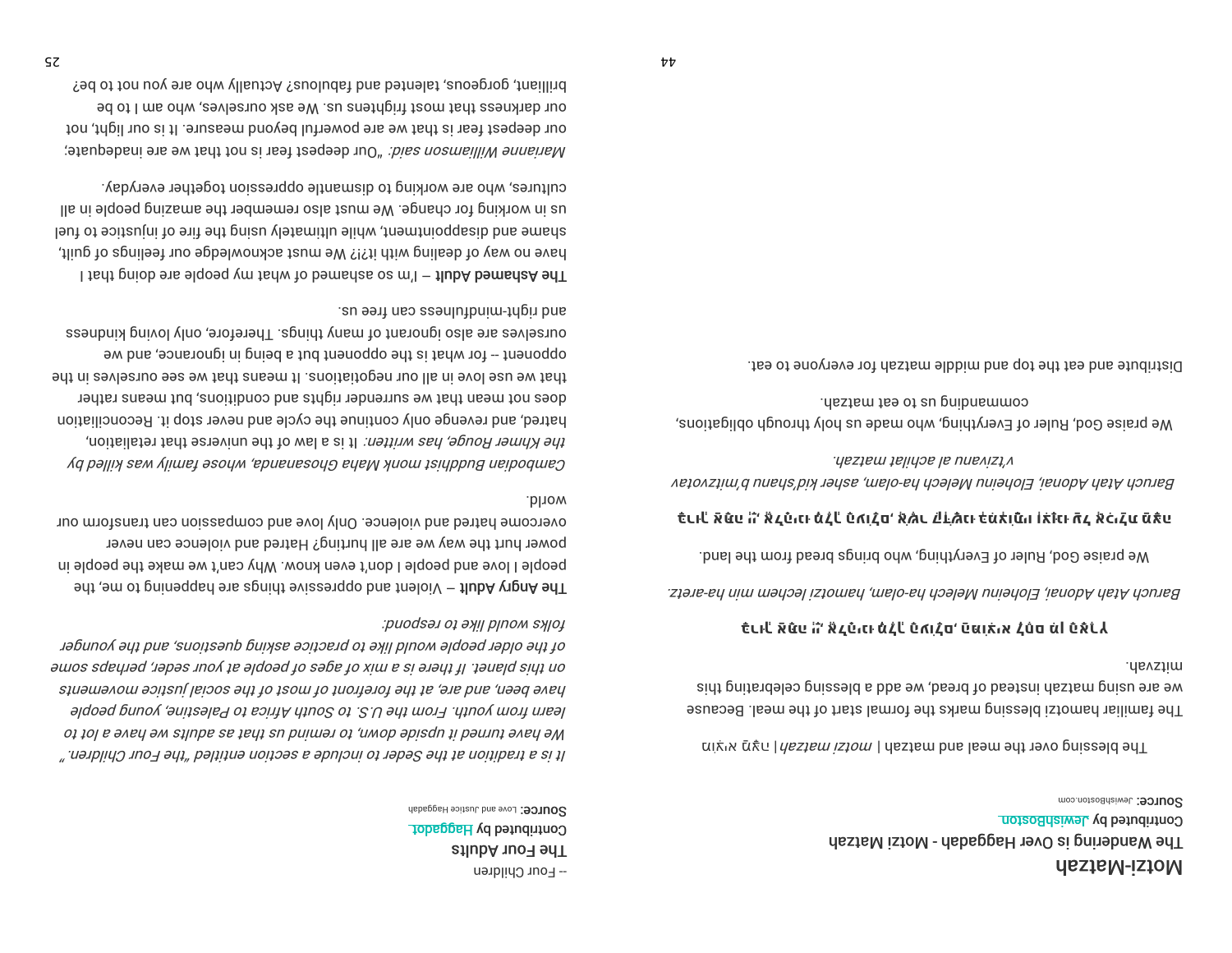You are a child of G-d. Your playing small doesn't serve the world. There's nothing enlightened about shrinking so that other people won't feel insecure around you. We were born to make manifest the glory of G-d that is within us. It's not just in some of us, it's in everyone. And as we let our own light shine, we unconsciously give others permission to do the same. As we are liberated from our own fear, our presence automatically liberates others."

The Fearful Adult – Why should I care about 'those people' when they don't care about me? If I share what I have, there won't be enough and I will end up suffering. We must challenge the sense of scarcity that we have learned from capitalism and our histories of oppression. If we change the way food, housing, education, and resources are distributed, we could all have enough.

Martin Luther King said: It really boils down to this: that all life is interrelated. We are all caught in an inescapable network of mutuality, tied into a single garment of destiny. Whatever affects one directly, affects all indirectly. We are made to live together because of the interrelated structure of reality.

The Compassionate Adult – How can I struggle for justice with an open heart? How can we live in a way that builds the world we want to live in, without losing hope? This is the question that we answer with our lives.

Rabbi Abraham Joshua Heschel wrote: Just to be is a blessing. Just to live is holy. And yet being alive is no answer to the problems of living. To be or not to be is not the question. The vital question is: how to be and how not to be…to pray is to recollect passionately the perpetual urgency of this vital question.

Anne Frank wrote: It's really a wonder that I haven't dropped all of my ideals, because they seem so absurd and impossible to carry out. Yet I keep them, because in spite of everything, I still believe that people are really good at heart. I simply can't build up my hopes on a foundation consisting of confusion, misery, and death. I see the world gradually being turned into a wilderness, I hear the ever approaching thunder, which will destroy us too; I can feel the sufferings of millions and yet, if I look up into the heavens, I think that it will all come right, that this cruelty too will end and that peace and tranquility will return again. In the meantime, I must uphold my ideals, for perhaps the time will come when I shall be able to carry them out."

Rachtzah Rachtzah: A Deeper Washing Contributed by Truah: The Rabbinic Call for Human Rights

Source: The Other Side of the Sea: T'ruah's Haggadah on Fighting Modern Slavery

Our hands were touched by this water earlier during tonight's seder, but this time is different. This is a deeper step than that. This act of washing our hands is accompanied by a blessing, for in this moment we feel our People's story more viscerally, having just retold it during Maggid. Now, having reexperienced the majesty of the Jewish journey from degradation to dignity, we raise our hands in holiness, remembering once again that our liberation is bound up in everyone else's. Each step we take together with others towards liberation is blessing, and so we recite:

--Rabbi Menachem Creditor, Congregation

Netivot Shalom, Berkeley, CA

Baruch Atah Adonai, Eloheinu Melech ha'olam, asher kidshanu bemitvotav vetzivanu al netilat yadayim.

ַבֵּרוּךְ אַתַּה ה' אֱלֹהֵינוּ מֶלֶך הַעוֹלַם אֲשֶׁר קִדְשַׁנוּ בִּמְצִוֹתַיו וְצִוּנוּ עַל נְטִילַת <u>יִד</u>יִּם.

Blessed are You ETERNAL our God, Master of time and space, who has sanctified us with commandments and instructed us regarding lifting up our hands.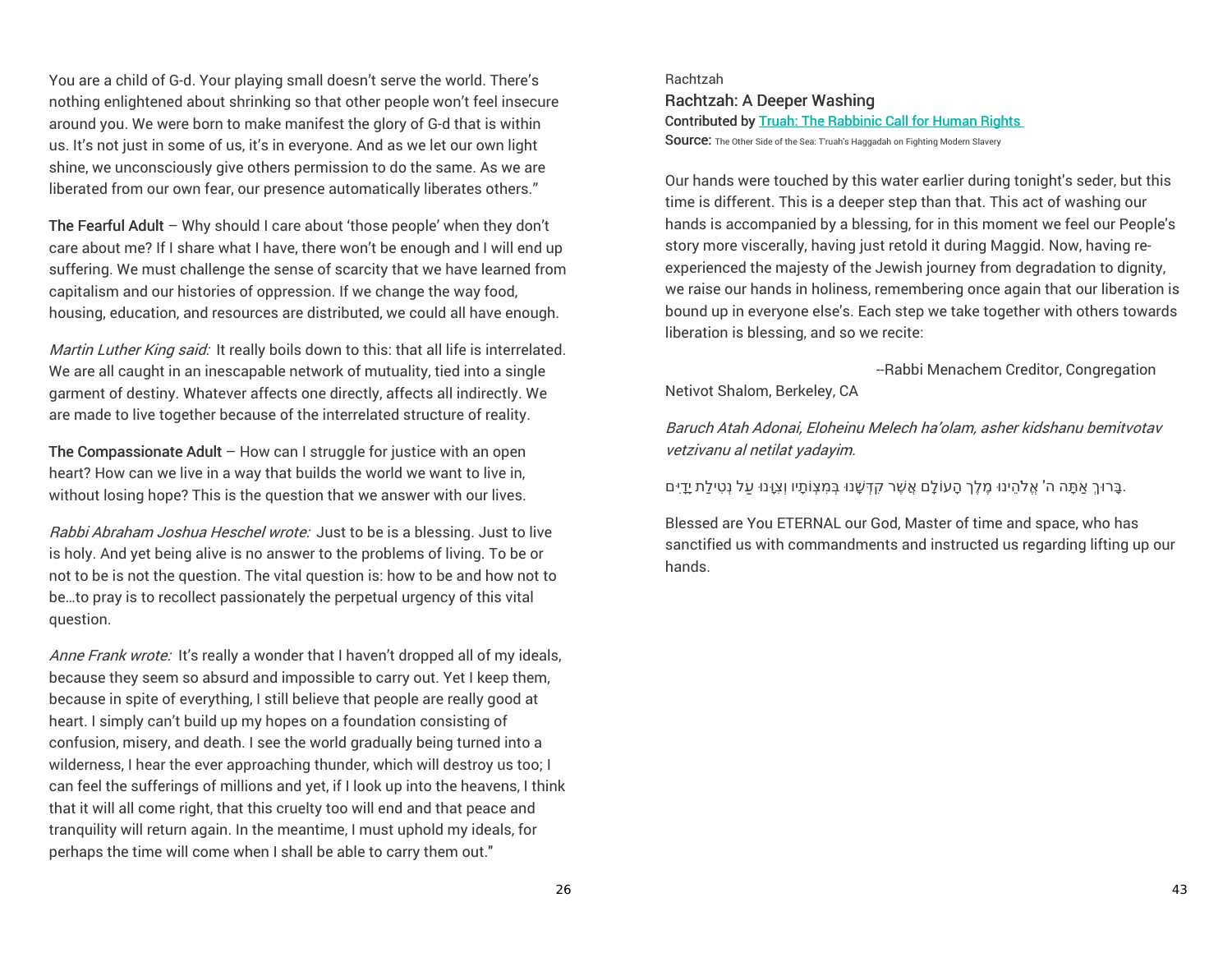# **Hachtzah Haschtzah** Contributed by JewishBoston

SOUICE: The Wandering is Over Haggadab, JewishBoston.com

eht ot yr ot sr evosseP edt to gnillet lamot edt mort noiti and even subcelebratory meal, we once again wash our hands to prepare ourselves. In to about a dood meal tegether with friends about it and actoral act, so we prepare for it just as we prepared for our holiday ritual, recalling the way ancient priests once prepared for service in the Temple.

gowe beoble qistinguish between washing to prepare for prayer and washing to prepare for food by changing the way they pour water on their hands. For mashing before food, pour water three times on your right hand and then three times on your left hand.

After you have poured the water over your hands, recite this short blessing.

## כֿנוֹל אَפֿני ה אْצָנינוּ מֹגָל פֿמונְקו אָמִנ בּוּבַתּ למֹגוִמֿוו וֹגֹּזֹנוּ הֹג למונקת הווס

Baruch Atah Adonai, Eloheinu Melech ha-olam, asher kid'shah b'mitzvotav  $u$ i kepe $\lambda$   $p$ i $p$ i $\mu$ , $u$  je nue $\lambda$ iz $\mu$ 

We praise God, Ruler of Everything, who made us holy through obligations, spuey no ysem of an paibnemmop

Each of us bears in our own belly the angry one, the ashamed one, the frightened one, the compassionate one. Which of these children shall we bring to birth? Only if we can deeply hear all four of them can we truthfully answer the fourth question. Only if we can deeply hear all four of them can we bring to brith a child, a people that ai truly wise.

from the Love and Justice in Times of War Haggado. About the bad created tnssad daoiM bna namayli2 and yd

--------------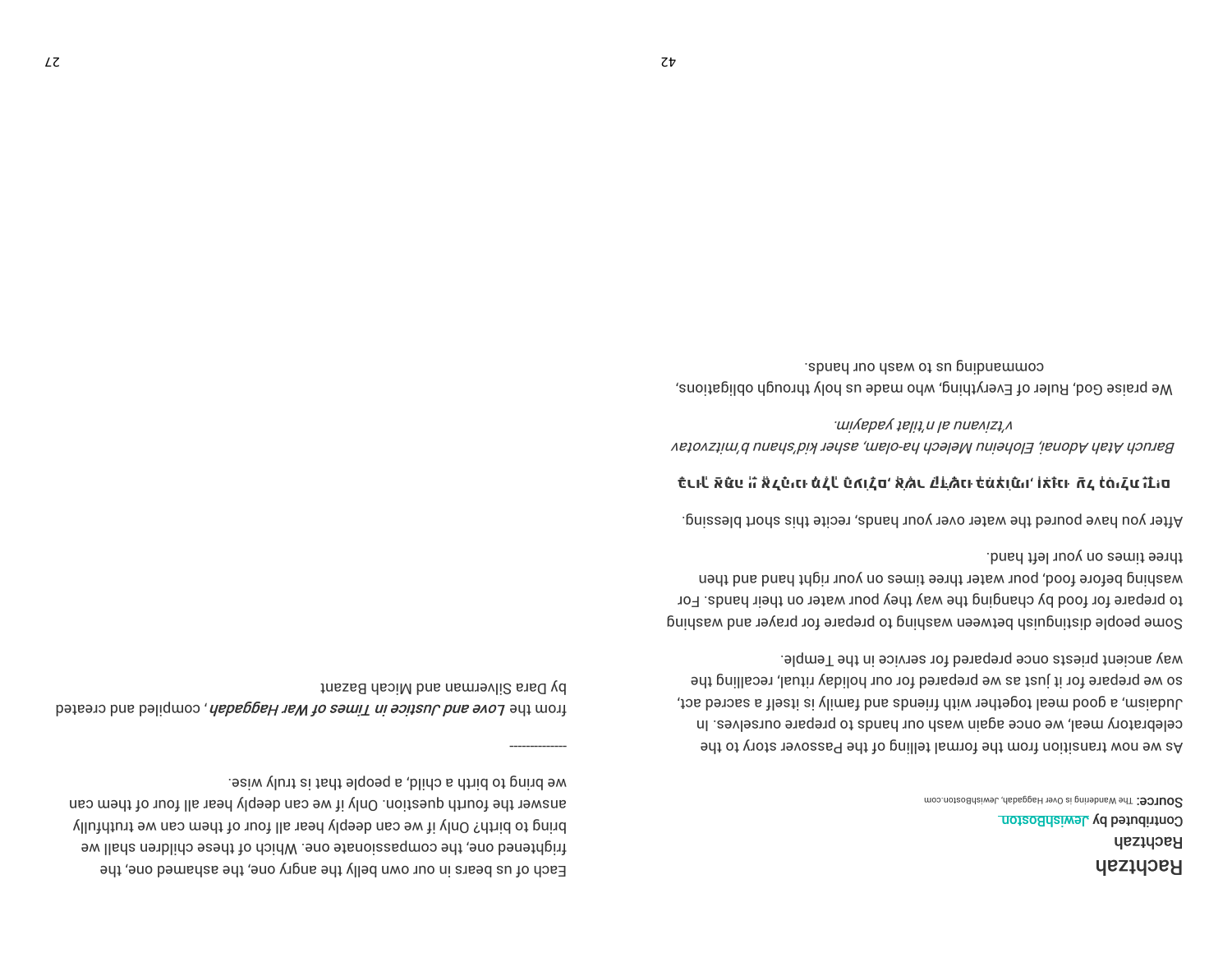- Exodus Story Telling our Story Contributed by JewishBoston Source: The Wandering is Over Haggadah, JewishBoston.com

Our story starts in ancient times, with Abraham, the first person to have the idea that maybe all those little statues his contemporaries worshiped as gods were just statues. The idea of one God, invisible and all-powerful, inspired him to leave his family and begin a new people in Canaan, the land that would one day bear his grandson Jacob's adopted name, Israel.

God had made a promise to Abraham that his family would become a great nation, but this promise came with a frightening vision of the troubles along the way: "Your descendants will dwell for a time in a land that is not their own, and they will be enslaved and afflicted for four hundred years; however, I will punish the nation that enslaved them, and afterwards they shall leave with great wealth."

Raise the glass of wine and say:

#### **וְ ִהיא ֶׁש ָע ְמ ָדה לַ ֲאב ֹו ֵֽתינו ּוְלָֽנו ּ**

V'hi she-amda l'avoteinu v'lanu.

This promise has sustained our ancestors and us.

For not only one enemy has risen against us to annihilate us, but in every generation there are those who rise against us. But God saves us from those who seek to harm us.

#### The glass of wine is put down.

In the years our ancestors lived in Egypt, our numbers grew, and soon the family of Jacob became the People of Israel. Pharaoh and the leaders of Egypt grew alarmed by this great nation growing within their borders, so they enslaved us. We were forced to perform hard labor, perhaps even building pyramids. The Egyptians feared that even as slaves, the Israelites might grow strong and rebel. So Pharaoh decreed that Israelite baby boys should be drowned, to prevent the Israelites from overthrowing those who had

-- Cup #2 & Dayenu DAYENU: An Exercise in Gratitude Contributed by Sh'ma Journal Source: Franny Silverman, for the Sh'ma Haggadah supplement

Dayenu means "it would have been enough." And not in a kvetchy/sarcastic way! Dayenu is a sincere expression of gratitude, of the Jewish people's cup overfloweth.

There are many any verses in the Hebrew proclaiming how it would have been enough just to be brought out from slavery in Egpyt, to get the Torah, to be gifted Shabbat, etc...

In this version, you may sing some, all or none of the traditional verses, but then open it up so Dayenu can become a participatory song where everyone offers their own "dayenu" for the year. As in: It would have been enough if\_\_\_\_\_\_\_\_, but also \_\_\_\_\_\_! Dayenu! Day-day-enu...etc...

For example:It would have been enough if I graduated high school this year, but I also got accepted to my top choice for college! Dayenu! (And everyone sings the chorus!)

This an be done at the Dayenu moment in the Seder or introduced earlier and then whenever someone is moved throughout the Seder to share their Dayenu moment, they can. Depends on the enthusiasm of the crowd.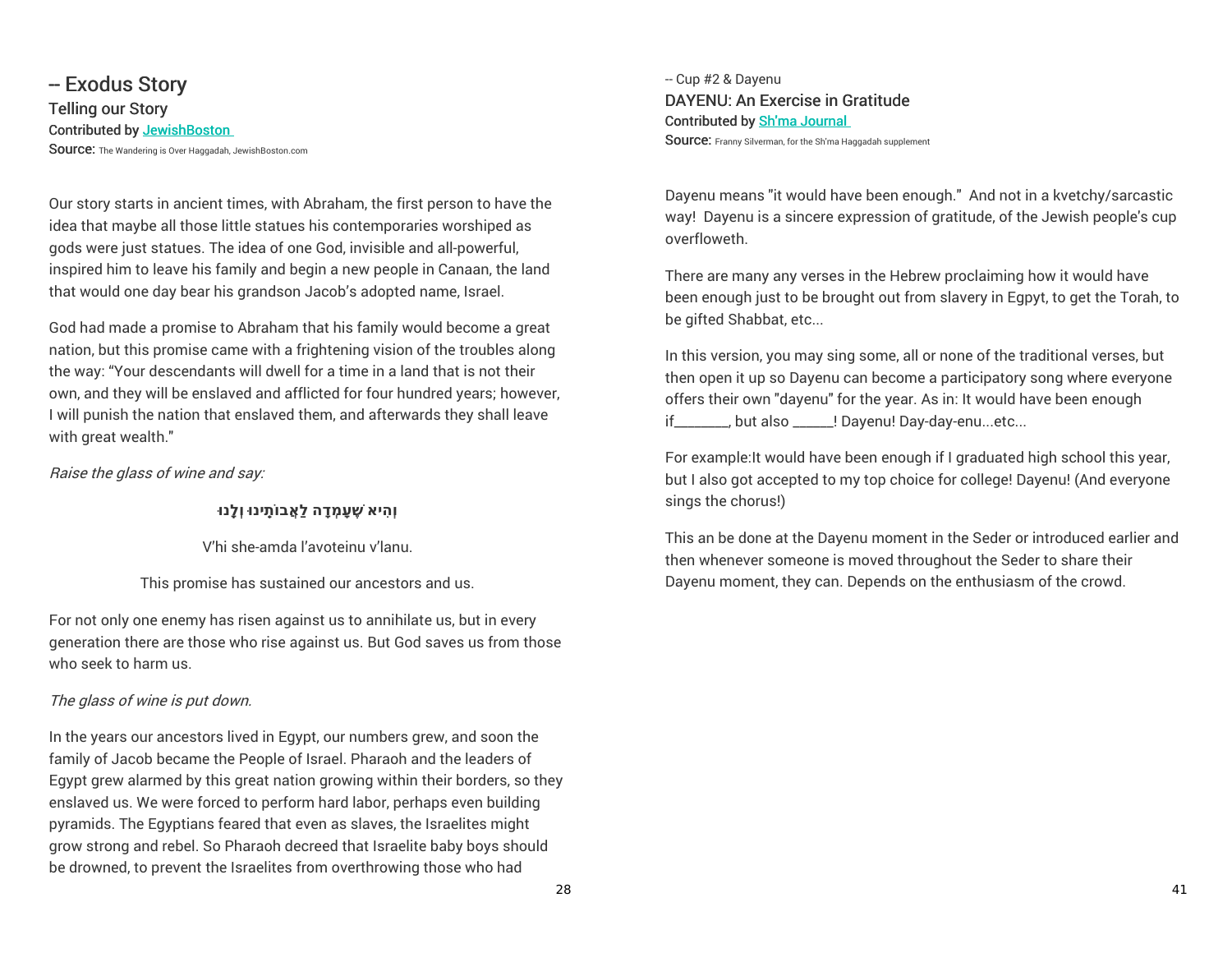## Source: Contributed by Smith College Jewish Community A Cup to our Teachers − Cup #2 & Dayenu

creating together. (Love and Justice Haggadah) ways, and who are our most regular and loving reminders of the world we are people we encounter everyday--who live out their values in small and simple forged new tools. Thank you to the teachers around us of all ages-the said things for the first time, who claimed and reclaimed our traditions, who inspired us, and made space for our lives. We are grateful to you who did and A Cup to our Teachers: To those we have known and those whose work has

#### כֿנו-لْ אَמֿני ה' אْבְטֿונו מֹבְל פֿרובַלס כּונֹא פֿנו פֿנֿפֿן

Baruch Atah Adonai, Eloheinu Melech ha-olam, borei p'ree hagafen.

We thank a higher power, shaper and maker, who creates the fruit of the vine.

puink the second glass of wine!

#### enslaved them.

God's own intervention. and wonders. God brought us out not by angel or messenger, but through with a strong hand ontainabase and with great awe, miraculous supper But God heard the cries of the Israelites. And God brought us out of Egypt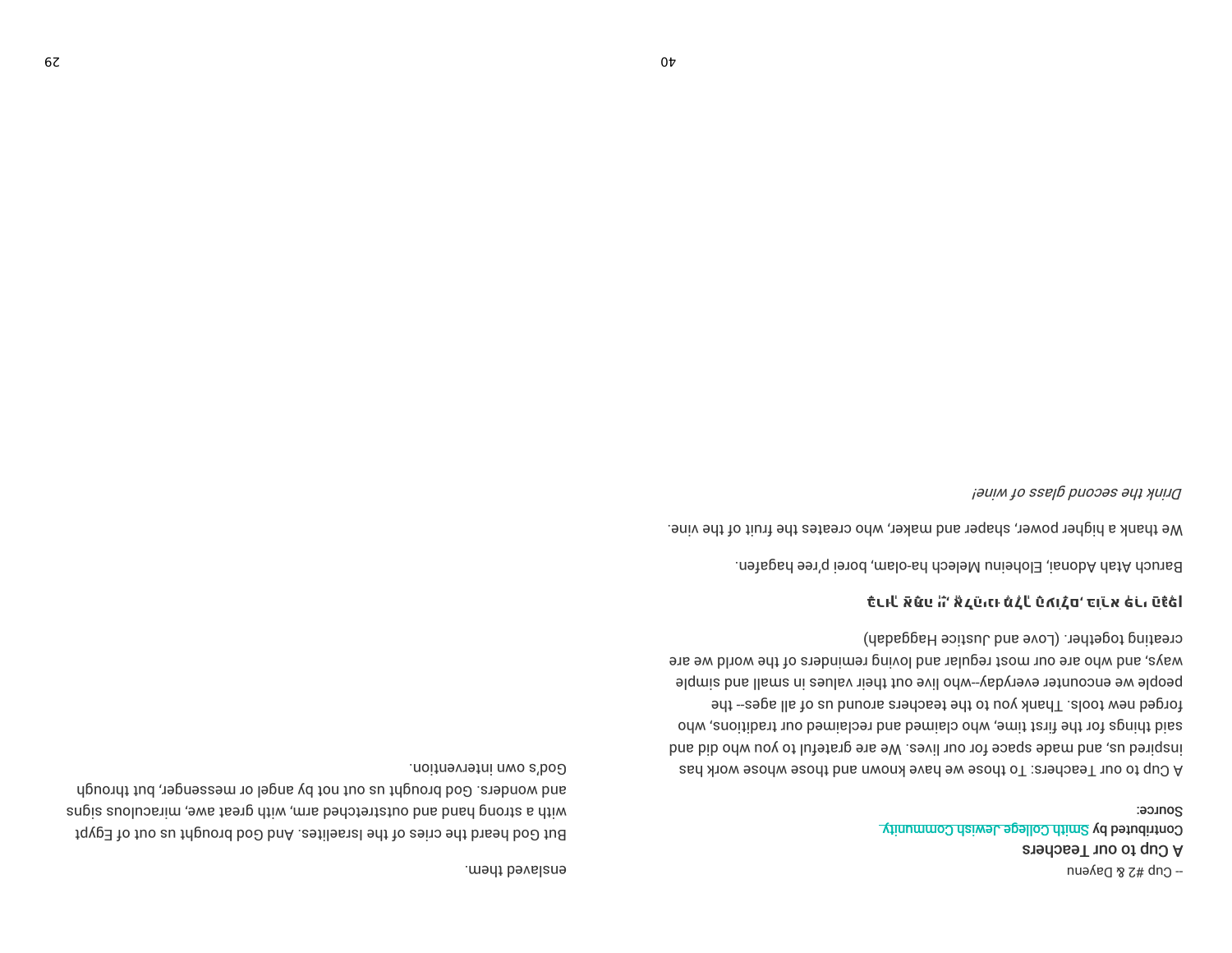-- Exodus Story The Exodus Contributed by M Simons Source: The Velveteen Rabbi

Once upon a time, during a famine our ancestor Jacob and his family fled to Egypt where food was plentiful. His son Joseph had risen to high position in Pharaoh's court, and our people were well-respected and well-regarded, secure in the power structure of the time.

Generations passed and our people remained in Egypt. In time, a new Pharaoh ascended to the throne. He found our difference threatening, and ordered our people enslaved. In fear of rebellion, Pharaoh decreed that all Hebrew baby boys be killed. Two midwives named Shifrah and Puah defied his orders. Through their courage, a boy survived; midrash tells us he was radiant with light. Fearing for his safety, his family placed him in a basket and he floated down the Nile. He was found, and adopted, by Pharaoh's daughter, who named him Moses because she drew him forth from the water. Thanks to Moses' sister Miriam, Pharaoh's daughter hired their mother, Yocheved, as his wet-nurse. Thus he survived to adulthood, and was raised as Prince of Egypt.

Although a child of privilege, as he grew he became aware of the slaves who worked in the brickyards of his father. When he saw an overseer mistreat a slave, Moses struck the overseer and killed him. Fearing retribution, he set out across the Sinai alone. God spoke to him from a burning bush, which though it flamed was not consumed. The Voice called him to lead the Hebrew people to freedom. Moses argued with God, pleading inadequacy, but God disagreed. Sometimes our responsibilities choose us.

Moses returned to Egypt and went to Pharaoh to argue the injustice of slavery. He gave Pharaoh a mandate which resounds through history: Let my people go. Pharaoh refused, and Moses warned him that Mighty God would strike the Egyptian people. These threats were not idle; ten terrible plagues were unleashed upon the Egyptians. Only when his nation lay in ruins did Pharaoh agree to our liberation.

Fearful that Pharaoh would change his mind, our people fled, not waiting for their bread dough to rise. Our people did not leave Egypt alone; a "mixed

-- Cup #2 & Dayenu In Every Generation & Second Cup Contributed by JewishBoston Source: The Wandering is Over Haggadah, JewishBoston.com

#### בְּכָל־דּוֹר וַדוֹר חַיָּב אָדָם לִרְאוֹת אֶת־עַצְמוֹ, כְּאִלּוּ הוּא יָצָא מִמִּצְרַיִם

B'chol dor vador chayav adam lirot et-atzmo, k'ilu hu yatzav mimitzrayim.

## In every generation, everyone is obligated to see themselves as though they personally left Egypt.

The seder reminds us that it was not only our ancestors whom God redeemed; God redeemed us too along with them. That's why the Torah says "God brought us out from there in order to lead us to and give us the land promised to our ancestors."

---

We praise God, Ruler of Everything, who redeemed us and our ancestors from Egypt, enabling us to reach this night and eat matzah and bitter herbs. May we continue to reach future holidays in peace and happiness.

#### **בָּרו ּךְ ַא ָתּה יְיָ**, **ֱא ֹל ֵהינו ּ ֶמלֶךְ ָהע ֹולָם**, **בּ ֹו ֵרא ְּפ ִרי ַהגָּ ֶפן**

#### Baruch Atah Adonai, Eloheinu Melech ha-olam, borei p'ree hagafen.

We praise God, Ruler of Everything, who creates the fruit of the vine.

Drink the second glass of wine!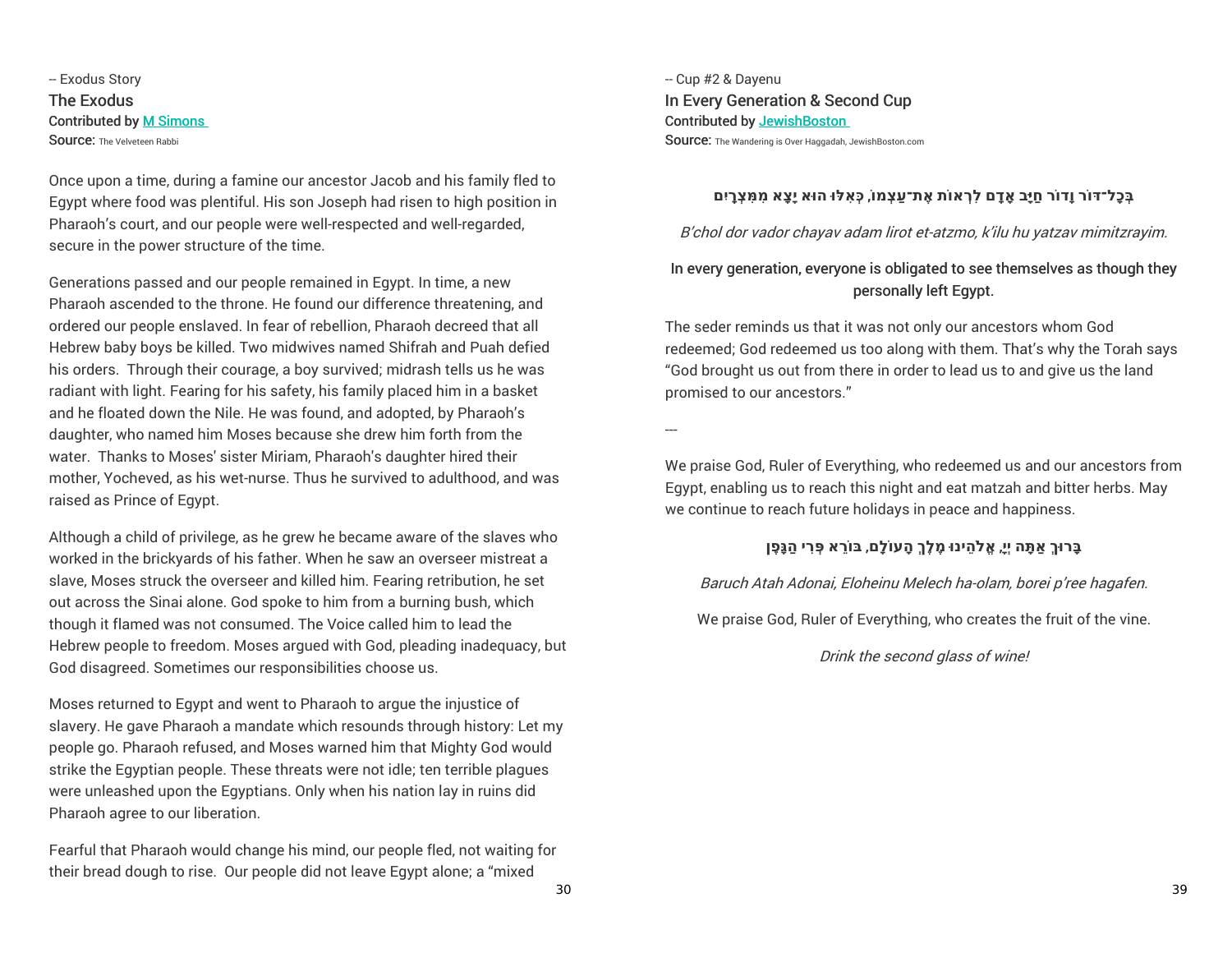$-$  cup  $\#$  2  $\#$  public  $-$ The Passover Symbols Contributed by JewishBoston

SOUICE: The Wandering is Over Haggabab, JewishBoston.com

We have now told the story of Passover...but wait! We're not quite done. There are still some symbols on our seder plate we haven't talked about yet. Rabban Gamliel would say that whoever didn't explain the shank bone, matzah, and marror (or bitter herbs) hasn't done Passover justice.

The shand bone represents the Pessch, the special lamb sacrifice made in mont das sepaint and act the Passover holiday. It is called the pesach, from the Heptew word meaning "to pass over," because God passed over the houses of our ancestors in Egypt when visiting plagues upon our oppressors.

File matzah reminds us that when our ancestors were finally free to leave Egypt, there was no time to pack or prepare. Our ancestors grabbed whatever ot ni ekab hag bar buo their journey, letting their deugh bake into . bəli yədi as dastam

The bitter herbs provide a visceral reminder of the bitterness of slavery, the life of hard labor our ancestors experienced in Egypt.

sur of ton si noits adil tadt nr ael ew aidt mor F. medt diw tnew " sbuttlum alone, but for all the nations of the earth. Even Pharaoh's daughter came with . su

Pharaoh's army followed us to the Sea of Reeds. We punged into the waters. 9W . sur of trag star as we could did the waters part for us. We the was even work that pharaoh's army drowned: our liberation is bittersweet t and the epide in the uprest result of the series who is that in the series in the state. we may not become complacent, that we may always rejoice in our freedom.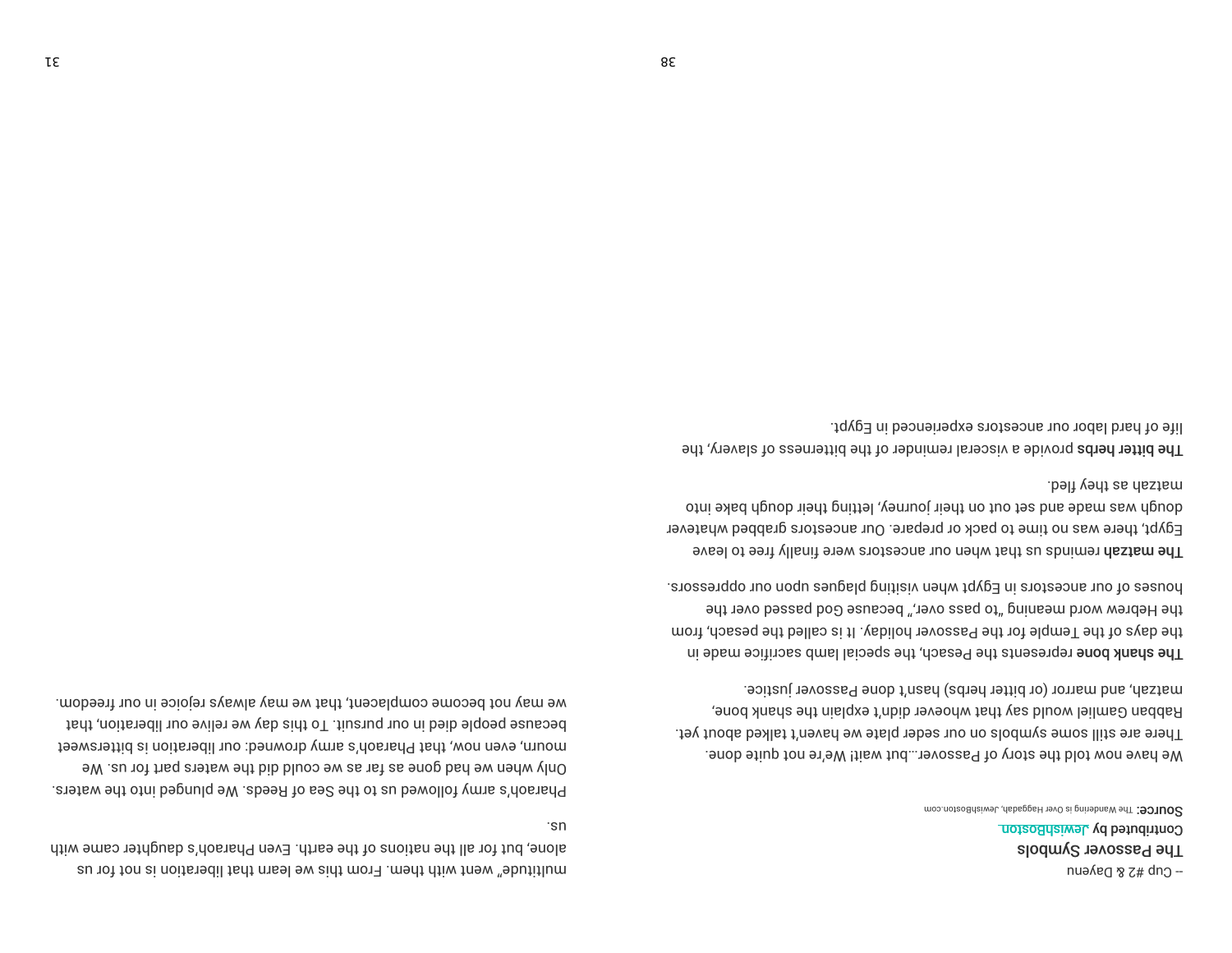- Ten Plagues The Ten Plagues Contributed by JewishBoston Source: The Wandering is Over Haggadah, JewishBoston.com

As we rejoice at our deliverance from slavery, we acknowledge that our freedom was hard-earned. We regret that our freedom came at the cost of the Egyptians' suffering, for we are all human beings made in the image of God. We pour out a drop of wine for each of the plagues as we recite them.

Dip a finger or a spoon into your wine glass for a drop for each plague.

These are the ten plagues which God brought down on the Egyptians:

**ָדּם** | dam |Blood

**צְ ַפ ְר ֵֽדַּע** | tzfardeiya | Frogs

**כִּנִּים** | kinim | Lice

**עָר ֹוב** | arov | Beasts

**ֶֽדּבֶר** | dever | disease Cattle

Boils | sh'chin |**יןִשחְׁ**

**בָָּרד** | barad | Hail

**ַא ְרבֶּה** |arbeh | Locusts

**ֹחֽ ֶׁשךְ**| choshech | Darkness

Death of the Firstborn |makat b'chorot | **ותֹ ורֹ כְּב תַּמכַ**

The Egyptians needed ten plagues because after each one they were able to come up with excuses and explanations rather than change their behavior. Could we be making the same mistakes? Make up your own list. What are the plagues in your life? What are the plagues in our world today? What behaviors do we need to change to fix them?

-- Cup #2 & Dayenu Dayeinu Contributed by JewishBoston Source: The Wandering is Over Haggadah, JewishBoston.com

The plagues and our subsequent redemption from Egypt are but one example of the care God has shown for us in our history. Had God but done any one of these kindnesses, it would have been enough – dayeinu.

#### **ִאלּו ּה ֹוצִי ָֽאנו ּ ִמ ִּמצְ ַֽריִם**, **ַדּיֵּנו ּ**

Ilu hotzi- hotzianu, Hotzianu mi-mitzrayim Hotzianu mi-mitzrayim, Dayeinu

If God had only taken us out of Egypt, that would have been enough!

#### **ִאלּו ּנָ ַתן לָֽנו ּ ֶאת־ ַהתּ ֹוָרה**, **ַדּיֵּנו ּ**

Ilu natan natan lanu, natan lanu et ha-Torah, Natan lanu et ha-Torah , Dayeinu

If God had only given us the Torah, that would have been enough.

The complete lyrics to Dayeinu tell the entire story of the Exodus from Egypt as a series of miracles God performed for us. (See the Additional Readings if you want to read or sing them all.)

Dayeinu also reminds us that each of our lives is the cumulative result of many blessings, small and large.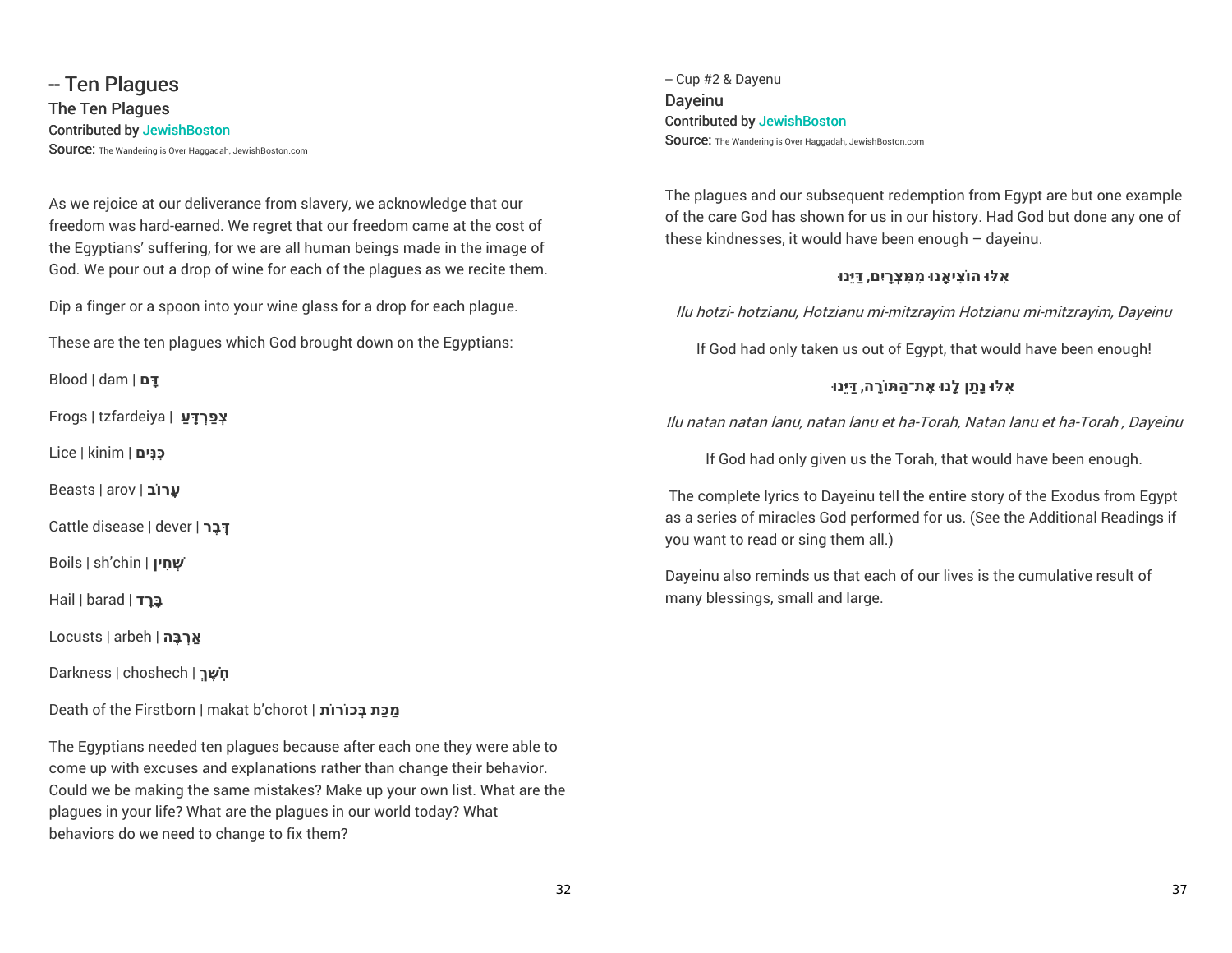**Source: Machar** Contributed by Machar Congregation Our Pleasure Diminished By The Pain of Others en Plagues

Let us all refill our cups. Leader:

['ssed o<sub>1</sub> ן g yes pədnolib e peəl oı pə $i$ ınıl sı uosləd yo $e$ g olupeəl sulnı əye $\mu$ 

the four seasons of the year, for freedom's cycle must last through all the the four corners of the earth, for freedom must live everywhere; They may be seen as sympols of various things: There are many explanations for this custom. Toniy but we drink four cups of the fruit of the vine.

or the four matriarchs: Sarah, Rebecca, Leah, and Rachel. :suoseas

A full cup of wine symbolizes complete happiness.

when ten plagues were visited upon the people of Egypt. The triumph of Passover is diminished by the sacrifice of many human lives

ef tyrants, In the story, the plagues that befell the Egyptians resulted from the decisions

.wollot but the greatest suffering occurred among those who had no choice but to

guineting. It is fitting that we mourn their loss of life, and express our sorrow over their

Therefore, let us diminish the wine in our cups For as Jews and as Humanists we cannot take joy in the suffering of others.

as we recall the ten plagues that befell the Egyptian people.

Leader:

please dip a finger in your wine and then touch your plate to remove the drop. As we recite the name of each plague, in English and then in Hebrew,

Everyone:

98

SOUICE: The Wandering is Over Haggadab, JewishBoston.com Contributed by JewishBoston **Answering Our Questions** - Cup #2 & Dayenu

As all good term papers by, we start with the main idea:

#### ת בָּדְרִים הָיִינוּ הָיִנוּ. עַמְה הָאָה הַיֹּךְ עַזְרִין

ninodo ien'd stA .univad univad mibsvA.

We were slaves to Pharaoh in Egypt. Now we are free.

experts, we would still be obligated to tell the story of the exodus from Egypt. be slaves. Even if we were all wise, knowledgeable scholars and Torah Egypt, then even today we and our children and our grandchildren would still trong hand and outstrate bed arm. Had God not brought our ancestors out of We were slaves to Pharaoh in Egypt, and God took us from there with a